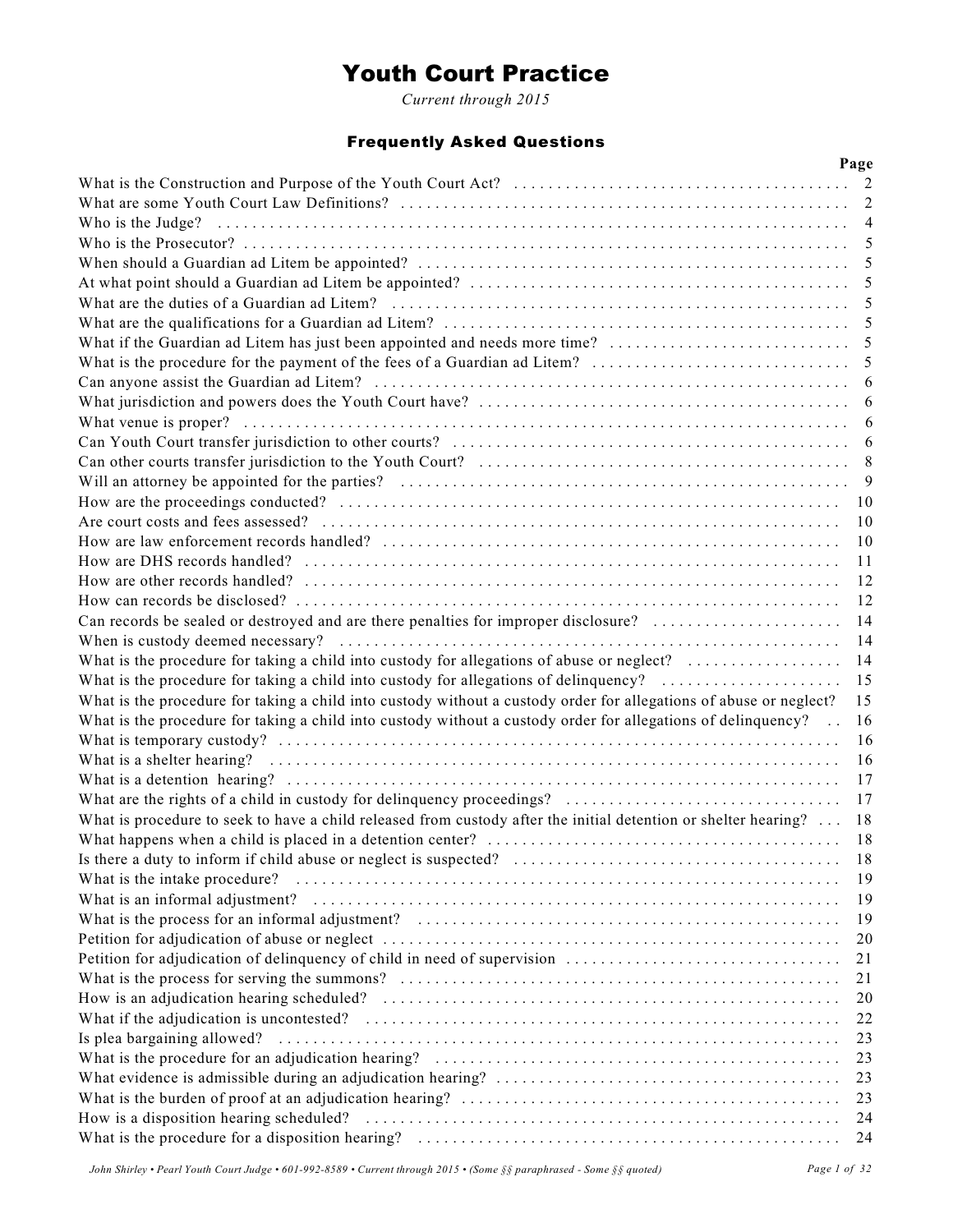## **Construction and Purpose**

#### § 43-21-103

The Youth Court Law "shall be liberally construed to the end that each child coming within the jurisdiction of the youth court shall become a responsible, accountable and productive citizen, and that each such child shall receive such care, guidance and control, preferably in such child's own home as is conducive toward that end and is in the state's and the child's best interest. It is the public policy of this state that the parents of each child shall be primarily responsible for the care, support, education and welfare of such children; however, when it is necessary that a child be removed from the control of such child's parents, the youth court shall secure proper care for such child."

## Youth Court Law Definitions

#### § 43-21-1050

The following words and phrases, for purposes of this chapter, shall have the meanings ascribed herein unless the context clearly otherwise requires:

- (a) "**Youth court**" means the Youth Court Division.
- (b) "**Judge**" means the judge of the Youth Court Division.
- (c) "**Designee**" means any person that the judge appoints to perform a duty which this chapter requires to be done by the judge or his designee. The judge may not appoint a person who is involved in law enforcement to be his designee.
- (d) "**Child**" and "**youth**" are synonymous, and each means a person who has not reached his eighteenth birthday. A child who has not reached his eighteenth birthday and is on active duty for a branch of the armed services or is married is not considered a "child" or "youth" for the purposes of this chapter.
- (e) "**Parent**" means the father or mother to whom the child has been born, or the father or mother by whom the child has been legally adopted.
- (f) "**Guardian**" means a court-appointed guardian of the person of a child.
- (g) "**Custodian**" means any person having the present care or custody of a child whether such person be a parent or otherwise.
- (h) "**Legal custodian**" means a court-appointed custodian of the child.
- (i) "**Delinquent child**" means a child who has reached his tenth birthday and who has committed a delinquent act.
- (j) "**Delinquent act**" is any act, which if committed by an adult, is designated as a crime under state or federal law, or municipal or county ordinance other than offenses punishable by life imprisonment or death. A delinquent act includes escape from lawful detention and violations of the Uniform Controlled Substances Law and violent behavior.
- (k) "**Child in need of supervision**" means a child who has reached his seventh birthday and is in need of treatment or rehabilitation because the child:
	- (i) Is habitually disobedient of reasonable and lawful commands of his parent, guardian or custodian and is ungovernable; or
	- (ii) While being required to attend school, willfully and habitually violates the rules thereof or willfully and habitually absents himself therefrom; or
	- (iii) Runs away from home without good cause; or
	- (iv) Has committed a delinquent act or acts.
- (l) "**Neglected child**" means a child: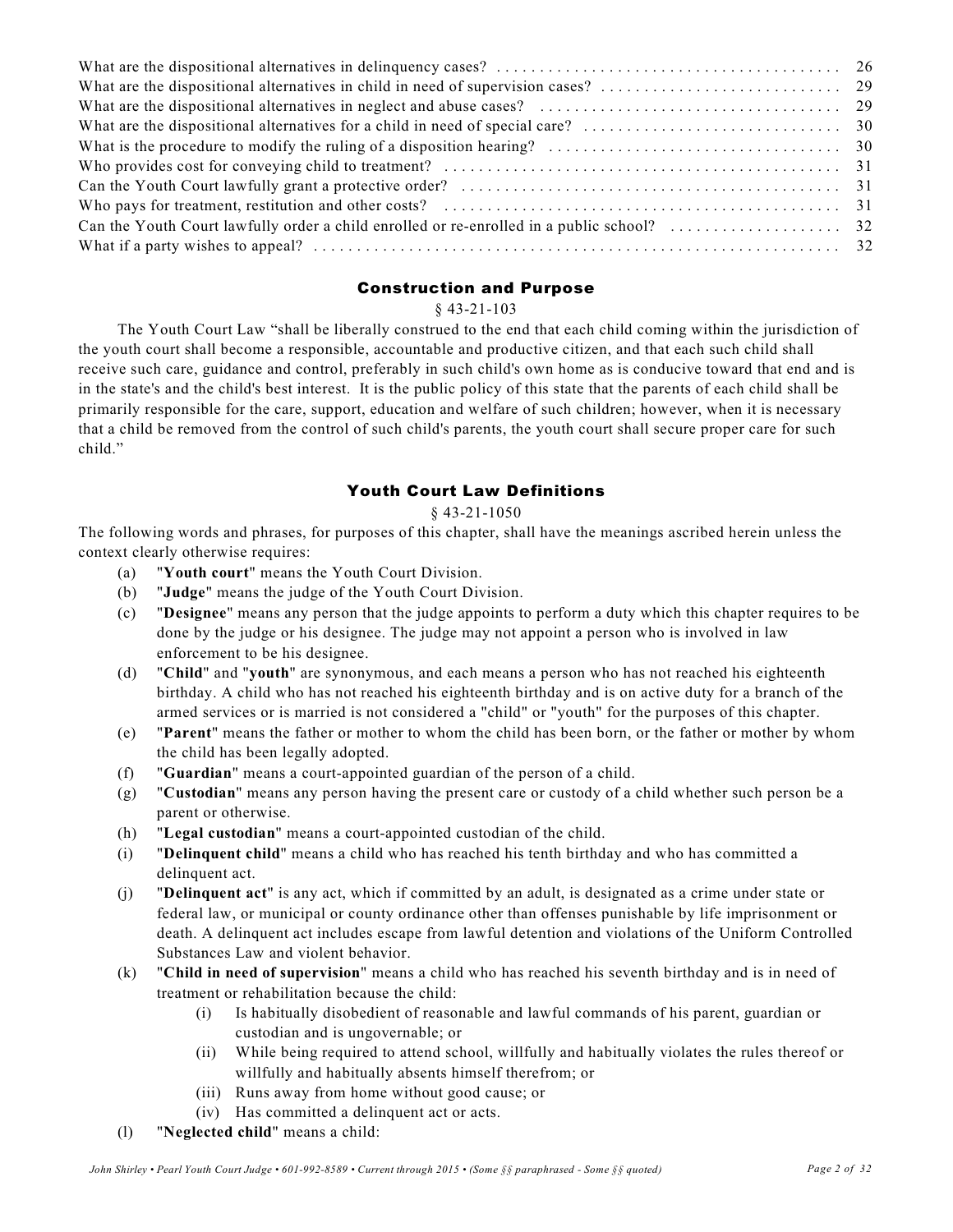- (i) Whose parent, guardian or custodian or any person responsible for his care or support, neglects or refuses, when able so to do, to provide for him proper and necessary care or support, or education as required by law, or medical, surgical, or other care necessary for his well-being; however, a parent who withholds medical treatment from any child who in good faith is under treatment by spiritual means alone through prayer in accordance with the tenets and practices of a recognized church or religious denomination by a duly accredited practitioner thereof shall not, for that reason alone, be considered to be neglectful under any provision of this chapter; or
- (ii) Who is otherwise without proper care, custody, supervision or support; or
- (iii) Who, for any reason, lacks the special care made necessary for him by reason of his mental condition, whether the mental condition is having mental illness or having an intellectual disability; or
- (iv) Who, for any reason, lacks the care necessary for his health, morals or well-being.
- (m) "**Abused child**" means a child whose parent, guardian or custodian or any person responsible for his care or support, whether legally obligated to do so or not, has caused or allowed to be caused, upon the child, sexual abuse, sexual exploitation, emotional abuse, mental injury, nonaccidental physical injury or other maltreatment. However, physical discipline, including spanking, performed on a child by a parent, guardian or custodian in a reasonable manner shall not be deemed abuse under this section.
- (n) "**Sexual abuse**" means obscene or pornographic photographing, filming or depiction of children for commercial purposes, or the rape, molestation, incest, prostitution or other such forms of sexual exploitation of children under circumstances which indicate that the child's health or welfare is harmed or threatened.
- (o) "A child in need of special care" means a child with any mental or physical illness that cannot be treated with the dispositional alternatives ordinarily available to the youth court.
- (p) A "**dependent child**" means any child who is not a child in need of supervision, a delinquent child, an abused child or a neglected child, and which child has been voluntarily placed in the custody of the Department of Human Services by his parent, guardian or custodian.
- (q) "**Custody**" means the physical possession of the child by any person.
- (r) "**Legal custody**" means the legal status created by a court order which gives the legal custodian the responsibilities of physical possession of the child and the duty to provide him with food, shelter, education and reasonable medical care, all subject to residual rights and responsibilities of the parent or guardian of the person.
- (s) "**Detention**" means the care of children in physically restrictive facilities.
- (t) "**Shelter**" means care of children in physically nonrestrictive facilities.
- (u) "**Records involving children**" means any of the following from which the child can be identified:
	- (i) All youth court records as defined in Section 43-21-251;
	- (ii) All social records as defined in Section 43-21-253;
	- (iii) All law enforcement records as defined in Section 43-21-255;
	- (iv) All agency records as defined in Section 43-21-257; and
	- (v) All other documents maintained by any representative of the state, county, municipality or other public agency insofar as they relate to the apprehension, custody, adjudication or disposition of a child who is the subject of a youth court cause.
- (v) "**Any person responsible for care or support**" means the person who is providing for the child at a given time. This term shall include, but is not limited to, stepparents, foster parents, relatives, nonlicensed baby-sitters or other similar persons responsible for a child and staff of residential care facilities and group homes that are licensed by the Department of Human Services.
- (w) The singular includes the plural, the plural the singular and the masculine the feminine when consistent with the intent of this chapter.
- (x) "**Out-of-home**" setting means the temporary supervision or care of children by the staff of licensed day care centers, the staff of public, private and state schools, the staff of juvenile detention facilities, the staff of unlicensed residential care facilities and group homes and the staff of, or individuals representing, churches, civic or social organizations.
- (y) "**Durable legal custody**" means the legal status created by a court order which gives the durable legal custodian the responsibilities of physical possession of the child and the duty to provide him with care,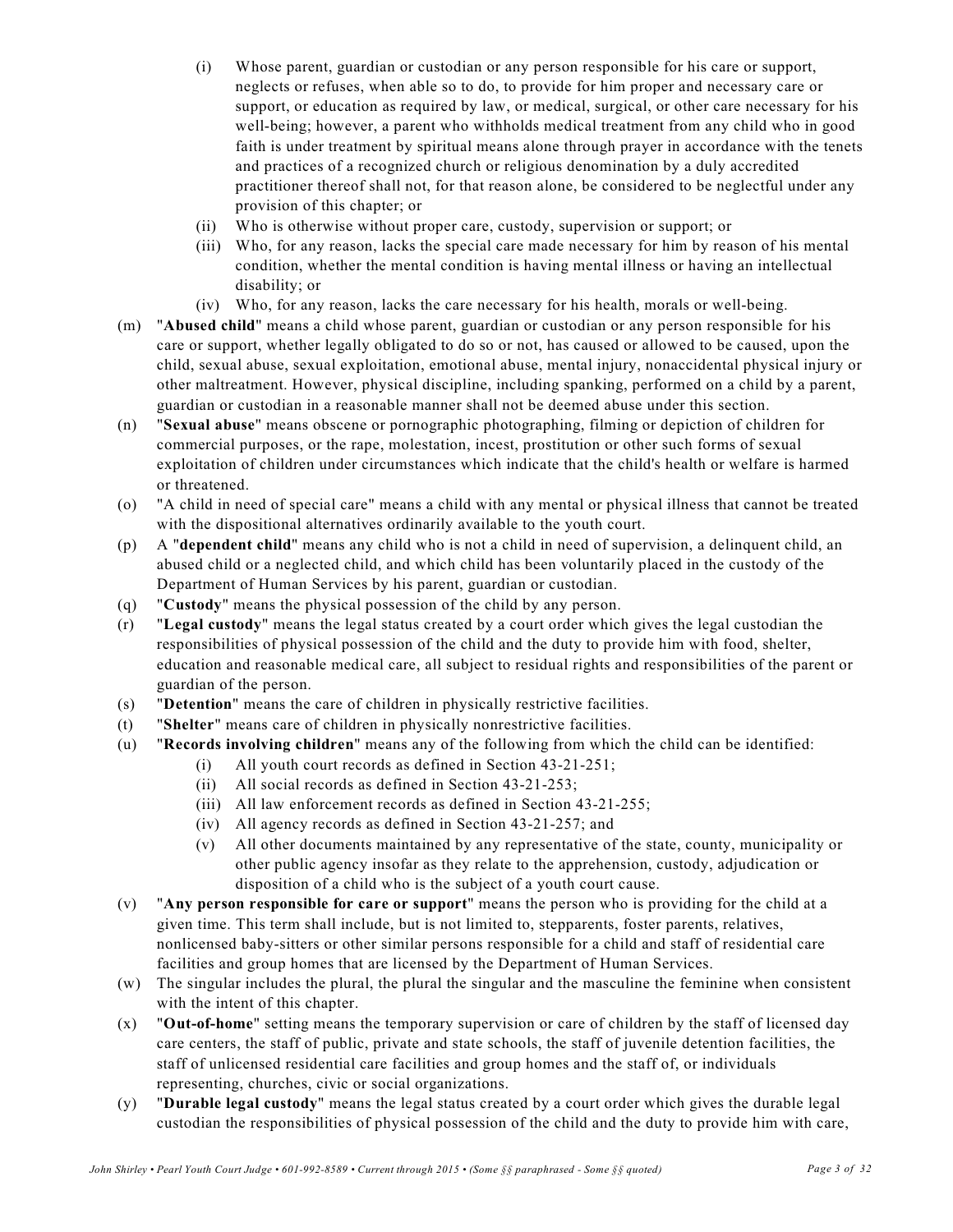nurture, welfare, food, shelter, education and reasonable medical care. All these duties as enumerated are subject to the residual rights and responsibilities of the natural parent(s) or guardian(s) of the child or children.

- (z) "**Status offense**" means conduct subject to adjudication by the youth court that would not be a crime if committed by an adult.
- (aa) "**Financially able**" means a parent or child who is ineligible for a court-appointed attorney.

## Additional Youth Court Law Definitions

## URYCP 4

The following definitions are contained in URYCP 4 but not contained in the Mississippi Code:

- (a) "**Adjudication hearing**" means a hearing to determine whether a child is a delinquent child, a child in need of supervision, an abused child or a neglected child;
- (b) "**Child protection proceedings**" means a proceeding concerning a child reported abused, neglected or dependent;
- (c) "**Complaint**" means a report of abuse or neglect pursuant to section 43-21-353 of the Mississippi Code;
- (d) "**Concurrent plan**" means a permanency plan that runs concurrent with another permanency plan;
- (e) "**Court**" means any youth court created under the Mississippi Youth Court Law or any chancery court when hearing, pursuant to section 93-11-65 of the Mississippi Code, a charge of abuse or neglect of a child that first arises in the course of a custody or maintenance action;
- (f) "**Delinquency proceeding**" means a court proceeding concerning a child charged with a delinquent act;
- (g) "**Disposition hearing**" means a hearing to determine the appropriate disposition for an adjudicated child;
- (h) "**Educational neglect**" means neglect in providing the child with an education as required by law;
- (i) "**Parent**" has the same meaning as in section 43-21-105(e) of the Mississippi Code. *Cf. 42 U.S.C.§ 675(2) (2008)* ("The term "parents" means biological or adoptive parents or legal guardians, as determined by applicable State law.");
- (j) "**Party**" means the child, the child's parent(s), the child's guardian or custodian, and any other person whom the court deems necessary to designate a party;
- (j) "**Permanency hearing**" means a hearing conducted pursuant to Rule 29 of these rules;
- (k) "**Permanency plan**" means a judicial plan to achieve, in compliance with federal requirements, a permanent living arrangement for a child taken into protective custody;
- (l) "**Permanency review hearing**" means a hearing conducted pursuant to Rule 31 of these rules;
- (m) "**Placement**" means placing the child in the care and custody of an appropriate person or organization;
- (n) "**Report**" means a report to intake of a matter within the jurisdiction of the youth court;
- (o) "**Social history**" means a history of significant events and relationships throughout the child's life;
- (p) "**Summons**"means notice issued as required by these rules;
- (q) "**Truant child**" means a compulsory-school-age child who is in violation of Mississippi's Compulsory School Attendance Law for reasons of nonattendance or unlawful absences;
- (r) "**Uniform Youth Court Case Identification and Docket Numbering System**" means the system to be implemented by intake in assigning an identification and docket number for every matter coming before the youth courts of the State of Mississippi. See Amended Special Order No. 46 (Miss. Dec. 12, 1997);
- (s) "**Uniform Youth Court Case Tracking System and Form**" means the system to be implemented by intake as a data collection procedure for every matter coming before the youth courts of the State of Mississippi. See Special Order No. 47 (Miss. Dec. 16, 1996);
- (t) "**Volunteer trained layperson**" means a qualified person appointed, pursuant to section 43-21-121(7) of the Mississippi Code, to assist the child in addition to the appointment of a guardian ad litem;
- (u) "**Youth court clerk**" means the clerk of the court exercising jurisdiction of the matter.

## **Who is the Judge?**

## § 43-21-107, § 43-21-111, § 43-21-113

If the county did not have a county court on 7/1/1979 and then prior to 1/1/2007 the municipal authorities created a youth court division of the municipal court, the youth court judge is a municipal youth court judge (only the city of Pearl).

If the county has a county court, the youth court judge is a county court judge (except for Pearl).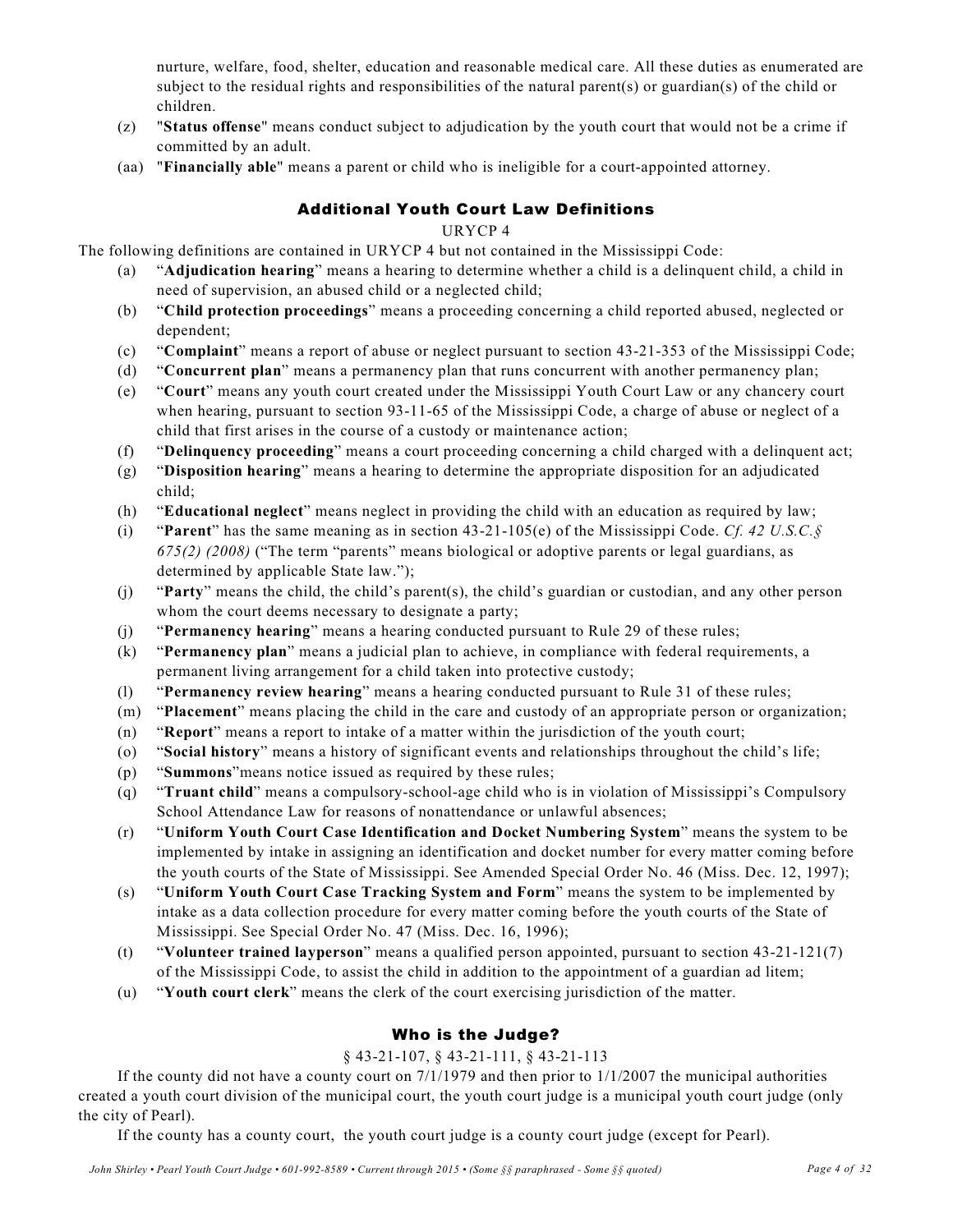If the county does not have a county court, the judge is a chancery judge unless the chancery judge appoints another judge (called a referee).

If a referee is appointed by the chancery judge, when the referee enters an order, it should be mailed to all parties and their counsel. A rehearing shall only be granted if a written motion is made for a rehearing (or on court's own motion) within 3 days after notice of the referee's order. Any rehearing shall be upon the record of the hearing before the referee, but additional evidence may be admitted in the discretion of the judge. A motion for a rehearing shall not act as a supersedeas unless the judge orders.

A special judge may be appointed by the judge if he certifies that he/she will be absent or is ill.

If a recusal is granted, the supreme court appoints a special judge.

## **Who is the Prosecutor?**

#### § 43-21-117

If the youth court is a municipal youth court, the prosecutor shall be the municipal prosecutor, otherwise the prosecutor shall be the county prosecutor unless the judge has appointed another prosecutor or an additional prosecutor.

## **When should a Guardian ad Litem be appointed?**

## § 43-21-121(1) & URYCP 13

- 1. When a child has no parent, guardian or custodian;
- 2. When the youth court cannot acquire personal jurisdiction over a parent, a guardian or a custodian;
- 3. When the parent is a minor or a person of unsound mind;
- 4 When the parent is indifferent to the interest of the child or if the interests of the child and the parent, considered in the context of the cause, appear to conflict;
- 5. In every case involving an abused or neglected child which results in a judicial proceeding; or
- 6. In any other instance where the youth court finds appointment of a guardian ad litem to be in the best interest of the child.

## **At what point should a Guardian ad Litem be appointed?**

#### § 43-21-121(2) & URYCP 13

When custody is ordered or at the first judicial hearing regarding the case, whichever occurs first.

## **What are the duties of a Guardian ad Litem?**

## § 43-21-121(3) & URYCP 13 & *S.G. v. D.C*

- 1. Protect the interest of a child for whom he/she has been appointed guardian ad litem.
- 2. Investigate, make recommendations to the court or enter reports as necessary to hold paramount the child's best interest.
- 3. Be a competent person who has no adverse interest to the minor.
- 4. Be adequately instructed on the proper performance of his/her duties.

## **What are the qualifications for a Guardian ad Litem?**

## § 43-21-121(4) & URYCP 13 & MRCP 17

- 1. Be either a suitable attorney or a suitable layman. If the court appoints a layman as GAL, the court shall also appoint an attorney to represent the child. (*In Chancery, MRCP 17 requires attorney GAL if appt necessary*)
- 2. Must have received child protection and juvenile justice training provided by or approved by the Mississippi Judicial College within the year immediately preceding such appointment.

# **What if the Guardian ad Litem has just been appointed and needs more time?**

## § 43-21-121(5) & URYCP 13

The judge shall continue any pending proceedings for a reasonable time to allow the guardian ad litem to familiarize himself with the matter, consult with counsel and prepare his participation in the cause.

# **What is the procedure for the payment of the fees of a Guardian ad Litem?**

§ 43-21-121(6) & URYCP 13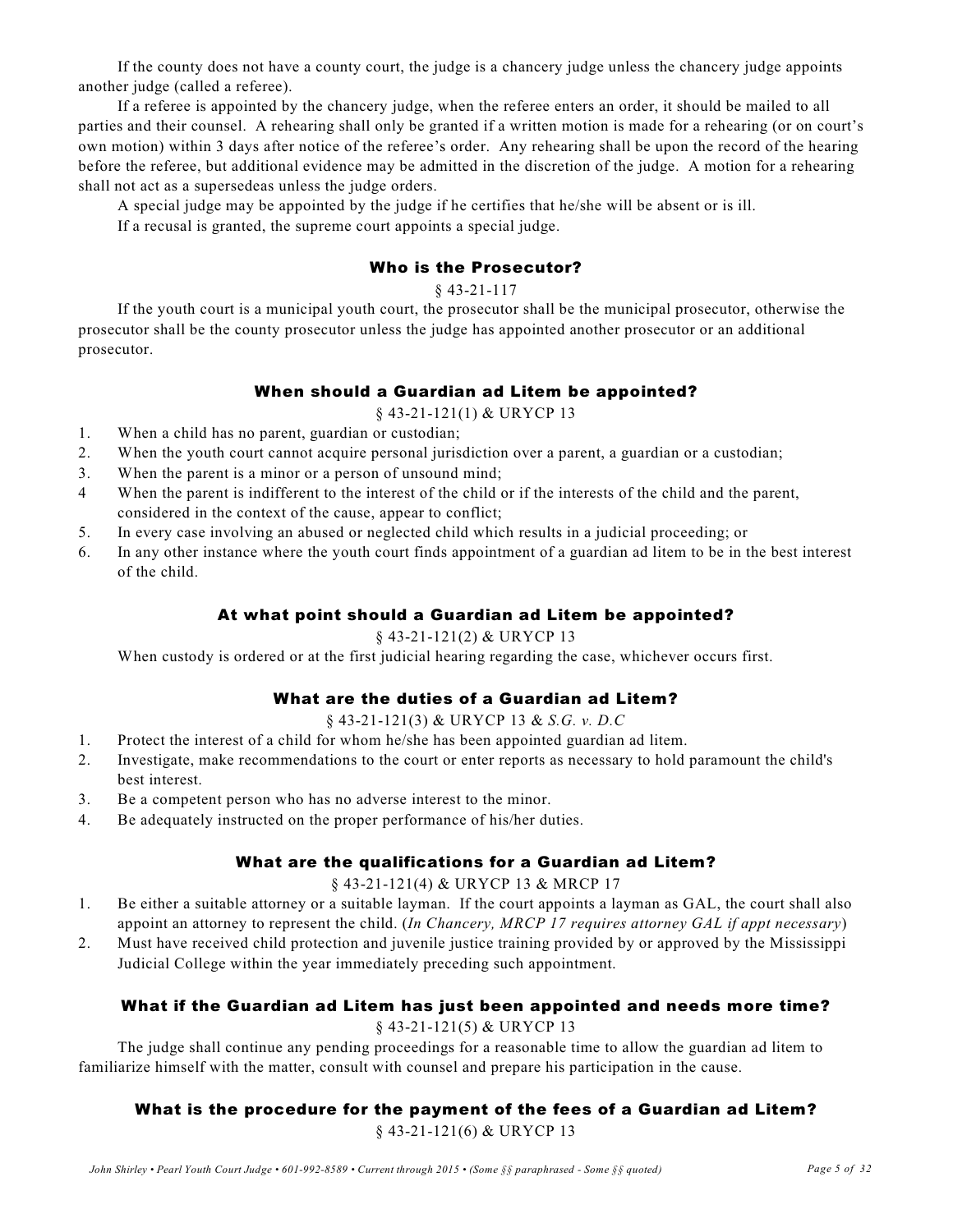- 1. Guardian ad litem submits, to the court, an accounting of the time spent in performance of his/her duties.
- 2. Court orders the payment of a reasonable fee out of the county general fund.

## **Can anyone assist the Guardian ad Litem?**

§ 43-21-121(7) & URYCP 13

The court may appoint a volunteer trained layperson (i.e. CASA) to assist children.

## **What jurisdiction and powers does the Youth Court have?**

§ 43-21-151 and § 43-21-153

The youth court shall have exclusive original jurisdiction in all proceedings concerning a delinquent child, a child in need of supervision, a neglected child, an abused child or a dependent child except in the following circumstances: (a) Any act attempted or committed by a child, which if committed by an adult would be punishable under state or federal law by life imprisonment or death, will be in the original jurisdiction of the circuit court; (b) Any act attempted or committed by a child with the use of a deadly weapon, the carrying of which concealed is prohibited by Section 97-37-1, or a shotgun or a rifle, which would be a felony if committed by an adult, will be in the original jurisdiction of the circuit court; and (c) When a charge of abuse of a child first arises in the course of a custody action between the parents of the child already pending in the chancery court and no notice of such abuse was provided prior to such chancery proceedings, the chancery court may proceed with the investigation, hearing and determination of such abuse charge as a part of its hearing and determination of the custody issue as between the parents, notwithstanding the other provisions of the Youth Court Law. The proceedings in chancery court on the abuse charge shall be confidential in the same manner as provided in youth court proceedings.

When a child is expelled from the public schools, the youth court shall be notified of the act of expulsion and the act or acts constituting the basis for expulsion.

Jurisdiction of the child in the cause shall attach at the time of the offense and shall continue thereafter for that offense until the child's twentieth birthday, unless sooner terminated by order of the youth court. The youth court shall not have jurisdiction over offenses committed by a child on or after his eighteenth birthday.

No child who has not reached his thirteenth birthday shall be held criminally responsible or criminally prosecuted for a misdemeanor or felony; however, the parent, guardian or custodian of such child may be civilly liable for any criminal acts of such child. No child under the jurisdiction of the youth court shall be held criminally responsible or criminally prosecuted by any court for any act designated as a delinquent act, unless jurisdiction is transferred to another court under Section 43-21-157.

The youth court shall also have jurisdiction of offenses committed by a child which have been transferred to the youth court by an order of a circuit court of this state having original jurisdiction of the offense, as provided by Section 43-21-159.

The youth court shall regulate and approve the use of teen court as provided in Section 43-21-753.

Nothing in this section shall prevent the circuit court from assuming jurisdiction over a youth who has committed an act of delinquency upon a youth court's ruling that a transfer is appropriate pursuant to Section 43-21-157.

The youth court shall have full power and authority to issue all writs and processes including injunctions necessary to the exercise of jurisdiction and to carrying out the purpose of this chapter.

Any person who wilfully violates, neglects or refuses to obey, perform or comply with any order of the youth court shall be in contempt of court and punished by a fine not to exceed five hundred dollars (\$ 500.00) or by imprisonment in jail not to exceed ninety (90) days, or by both such fine and imprisonment.

## **What venue is proper?**

§ 43-21-155 & URYCP 21

If alleged delinquent child or child in need of supervision, the proceedings shall be commenced in any county where any of the alleged acts are said to have occurred.

If alleged abused child or neglected child, the proceedings shall be commenced in the county where the child's custodian resides or in the county where the child is present when the report is made to the intake unit.

## **Can youth court transfer jurisdiction to other courts?**

§ 43-21-157 & URYCP 23

§ 43-21-157. Transfer of jurisdiction to other courts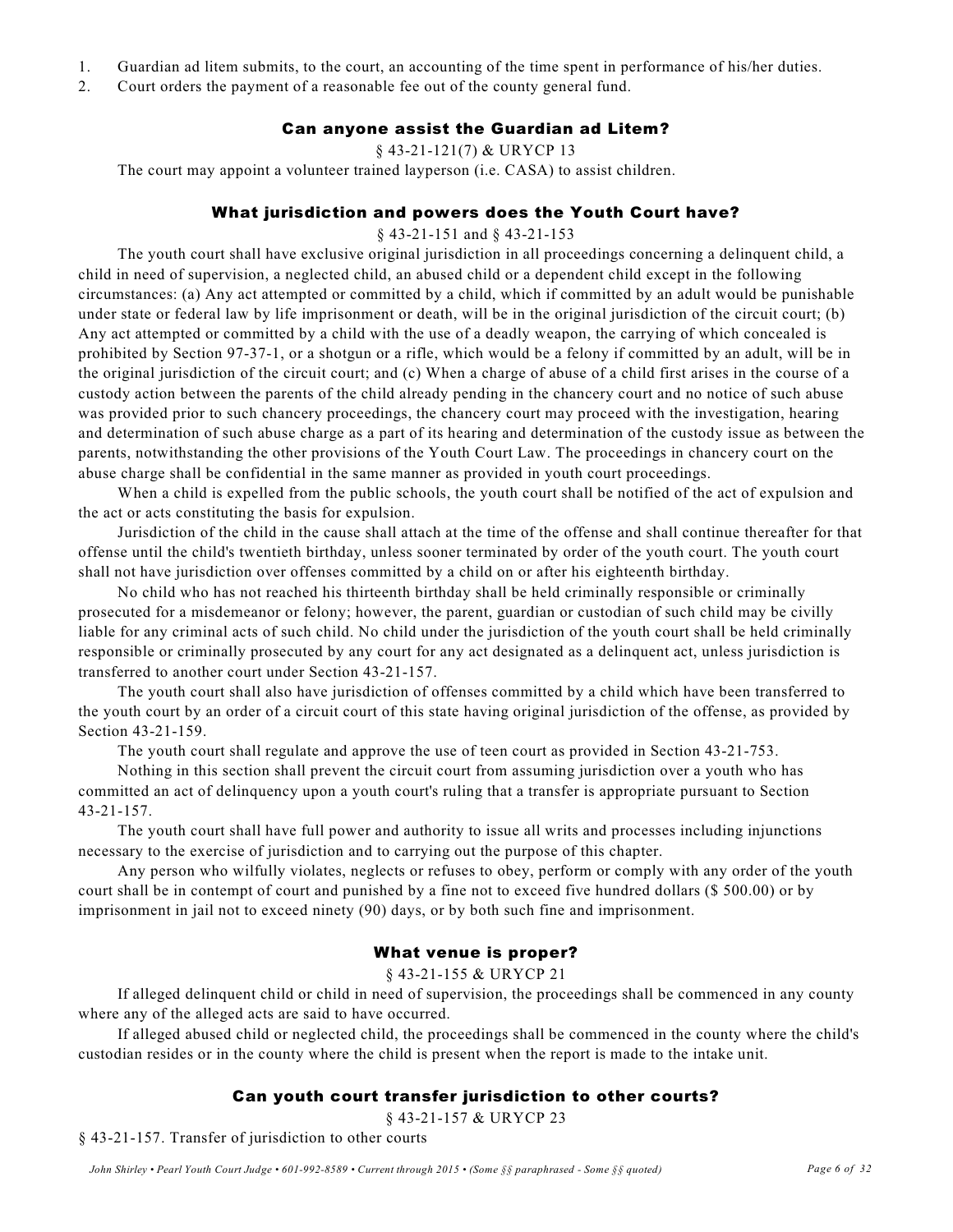- (1) If a child who has reached his thirteenth birthday is charged by petition to be a delinquent child, the youth court, either on motion of the youth court prosecutor or on the youth court's own motion, after a hearing as hereinafter provided, may, in its discretion, transfer jurisdiction of the alleged offense described in the petition or a lesser included offense to the criminal court which would have trial jurisdiction of such offense if committed by an adult. The child shall be represented by counsel in transfer proceedings.
- (2) A motion to transfer shall be filed on a day prior to the date set for the adjudicatory hearing but not more than ten (10) days after the filing of the petition. The youth court may order a transfer study at any time after the motion to transfer is filed. The transfer study and any other social record which the youth court will consider at the transfer hearing shall be made available to the child's counsel prior to the hearing. Summons shall be served in the same manner as other summons under this chapter with a copy of the motion to transfer and the petition attached thereto.
- (3) The transfer hearing shall be bifurcated. At the transfer hearing, the youth court shall first determine whether probable cause exists to believe that the child committed the alleged offense. For the purpose of the transfer hearing only, the child may, with the assistance of counsel, waive the determination of probable cause.
- (4) Upon such a finding of probable cause, the youth court may transfer jurisdiction of the alleged offense and the youth if the youth court finds by clear and convincing evidence that there are no reasonable prospects of rehabilitation within the juvenile justice system.
- (5) The factors which shall be considered by the youth court in determining the reasonable prospects of rehabilitation within the juvenile justice system are:
	- (a) Whether or not the alleged offense constituted a substantial danger to the public;
	- (b) The seriousness of the alleged offense;
	- (c) Whether or not the transfer is required to protect the community;
	- (d) Whether or not the alleged offense was committed in an aggressive, violent, premeditated or willful manner;
	- (e) Whether the alleged offense was against persons or against property, greater weight being given to the offense against persons, especially if personal injury resulted;
	- (f) The sophistication, maturity and educational background of the child;
	- (g) The child's home situation, emotional condition and life-style;
	- (h) The history of the child, including experience with the juvenile justice system, other courts, probation, commitments to juvenile institutions or other placements;
	- (i) Whether or not the child can be retained in the juvenile justice system long enough for effective treatment or rehabilitation;
	- (j) The dispositional resources available to the juvenile justice system;
	- (k) Dispositional resources available to the adult correctional system for the child if treated as an adult;
	- (l) Whether the alleged offense was committed on school property, public or private, or at any school-sponsored event, and constituted a substantial danger to other students;
	- (m) Any other factors deemed relevant by the youth court; and
	- (n) Nothing in this subsection shall prohibit the transfer of jurisdiction of an alleged offense and a child if that child, at the time of the transfer hearing, previously has not been placed in a juvenile institution.
- (6) If the youth court transfers jurisdiction of the alleged offense to a criminal court, the youth court shall enter a transfer order containing:
	- (a) Facts showing that the youth court had jurisdiction of the cause and of the parties;
	- (b) Facts showing that the child was represented by counsel;
	- (c) Facts showing that the hearing was held in the presence of the child and his counsel;
	- (d) A recital of the findings of probable cause and the facts and reasons underlying the youth court's decision to transfer jurisdiction of the alleged offense;
	- (e) The conditions of custody or release of the child pending criminal court proceedings, including bail or recognizance as the case may justify, as well as a designation of the custodian for the time being; and
	- (f) A designation of the alleged offense transferred and of the court to which the transfer is made and a direction to the clerk to forward for filing in such court a certified copy of the transfer order of the youth court.
- (7) The testimony of the child respondent at a transfer hearing conducted pursuant to this chapter shall not be admissible against the child in any proceeding other than the transfer hearing.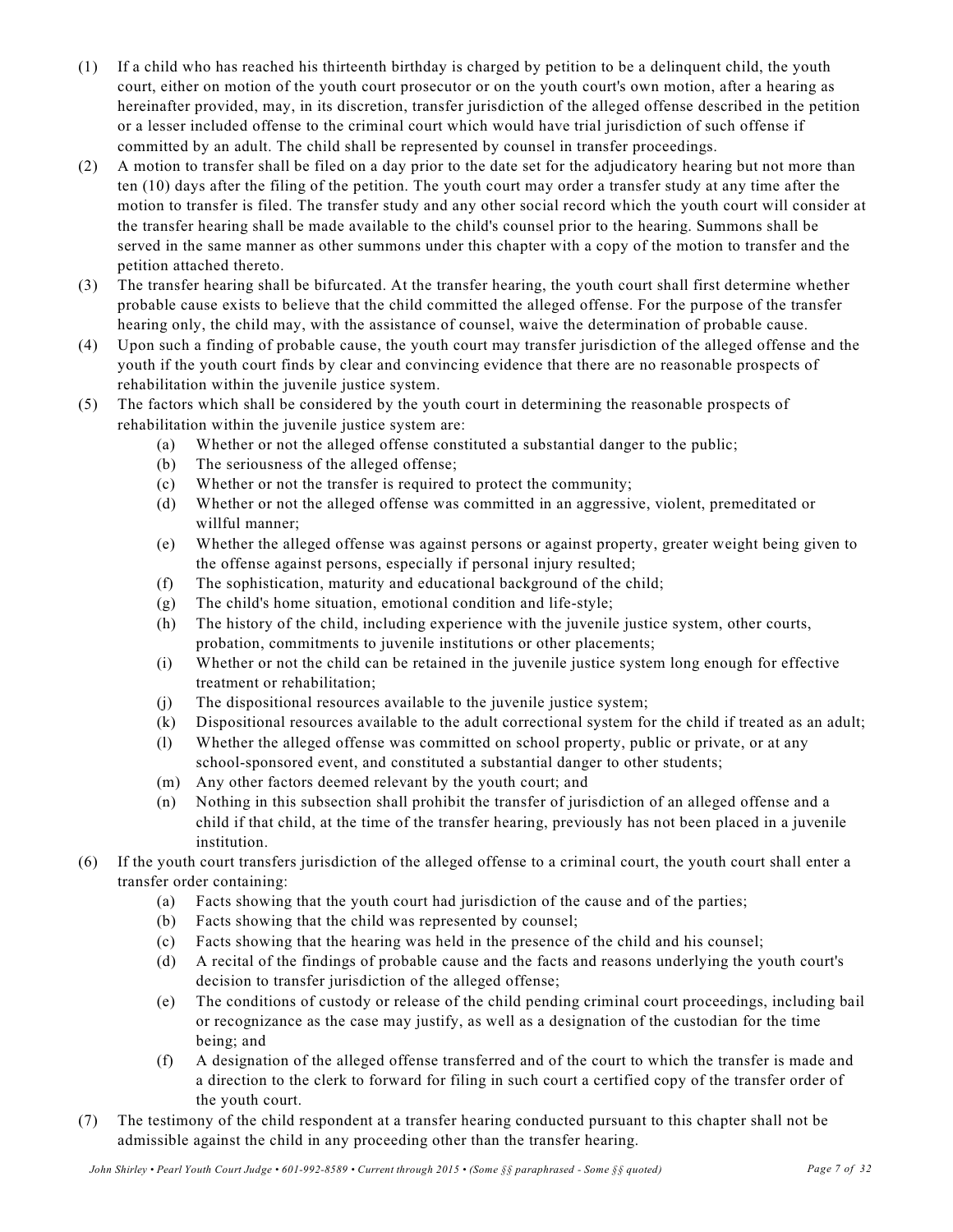- (8) When jurisdiction of an offense is transferred to the circuit court, or when a youth has committed an act which is in original circuit court jurisdiction pursuant to Section 43-21-151, the jurisdiction of the youth court over the youth for any future offenses is terminated, except that jurisdiction over future offenses is not terminated if the circuit court transfers or remands the transferred case to the youth court or if a child who has been transferred to the circuit court or is in the original jurisdiction of the circuit court is not convicted. However, when jurisdiction of an offense is transferred to the circuit court pursuant to this section or when an offense committed by a youth is in original circuit court jurisdiction pursuant to Section 43-21-151, the circuit court shall thereafter assume and retain jurisdiction of any felony offenses committed by such youth without any additional transfer proceedings. Any misdemeanor offenses committed by youth who are in circuit court jurisdiction pursuant to this section or Section 43-21-151 shall be prosecuted in the court which would have jurisdiction over that offense if committed by an adult without any additional transfer proceedings. The circuit court may review the transfer proceedings on motion of the transferred child. Such review shall be on the record of the hearing in the youth court. The circuit court shall remand the offense to the youth court if there is no substantial evidence to support the order of the youth court. The circuit court may also review the conditions of custody or release pending criminal court proceedings.
- (9) When any youth has been the subject of a transfer to circuit court for an offense committed in any county of the state or has committed any act which is in the original jurisdiction of the circuit court pursuant to Section 43-21-151, that transfer or original jurisdiction shall be recognized by all other courts of the state and no subsequent offense committed by such youth in any county of the state shall be in the jurisdiction of the youth court unless transferred to the youth court pursuant to Section 43-21-159(3). Transfers from youth courts of other states shall be recognized by the courts of this state and no youth who has a pending charge or a conviction in the adult court system of any other state shall be in the jurisdiction of the youth courts of this state, but such youths shall be in the jurisdiction of the circuit court for any felony committed in this state or in the jurisdiction of the court of competent jurisdiction for any misdemeanor committed in this state.

#### **Can other courts transfer jurisdiction to the youth court?**

§ 43-21-159 & URYCP 23

## § 43-21-159. Transfer of cases from other courts

(1) When a person appears before a court other than the youth court, and it is determined that the person is a child under jurisdiction of the youth court, such court shall, unless the jurisdiction of the offense has been transferred to such court as provided in this chapter, or unless the child has previously been the subject of a transfer from the youth court to the circuit court for trial as an adult and was convicted, immediately dismiss the proceeding without prejudice and forward all documents pertaining to the cause to the youth court; and all entries in permanent records shall be expunged. The youth court shall have the power to order and supervise the expunction or the destruction of such records in accordance with Section 43-21-265. Upon petition therefor, the youth court shall expunge the record of any case within its jurisdiction in which an arrest was made, the person arrested was released and the case was dismissed or the charges were dropped or there was no disposition of such case.

In cases where the child is charged with a hunting or fishing violation or a traffic violation, whether it be any state or federal law, a violation of the Mississippi Implied Consent Law, or municipal ordinance or county resolution, or where the child is charged with a violation of Section 67-3-70, the appropriate criminal court shall proceed to dispose of the same in the same manner as for other adult offenders and it shall not be necessary to transfer the case to the youth court of the county. However, unless the cause has been transferred, or unless the child has previously been the subject of a transfer from the youth court to the circuit court for trial as an adult and was convicted, the youth court shall have power on its own motion to remove jurisdiction from any criminal court of any offense including a hunting or fishing violation, a traffic violation, a violation of the Mississippi Implied Consent Law, or a violation of Section 67-3-70, committed by a child in a matter under the jurisdiction of the youth court and proceed therewith in accordance with the provisions of this chapter.

(2) After conviction and sentence of any child by any other court having original jurisdiction on a misdemeanor charge, and within the time allowed for an appeal of such conviction and sentence, the youth court of the county shall have the full power to stay the execution of the sentence and to release the child on good behavior or on other order as the youth court may see fit to make unless the child has previously been the subject of a transfer from the youth court to the circuit court for trial as an adult and was convicted. When a child is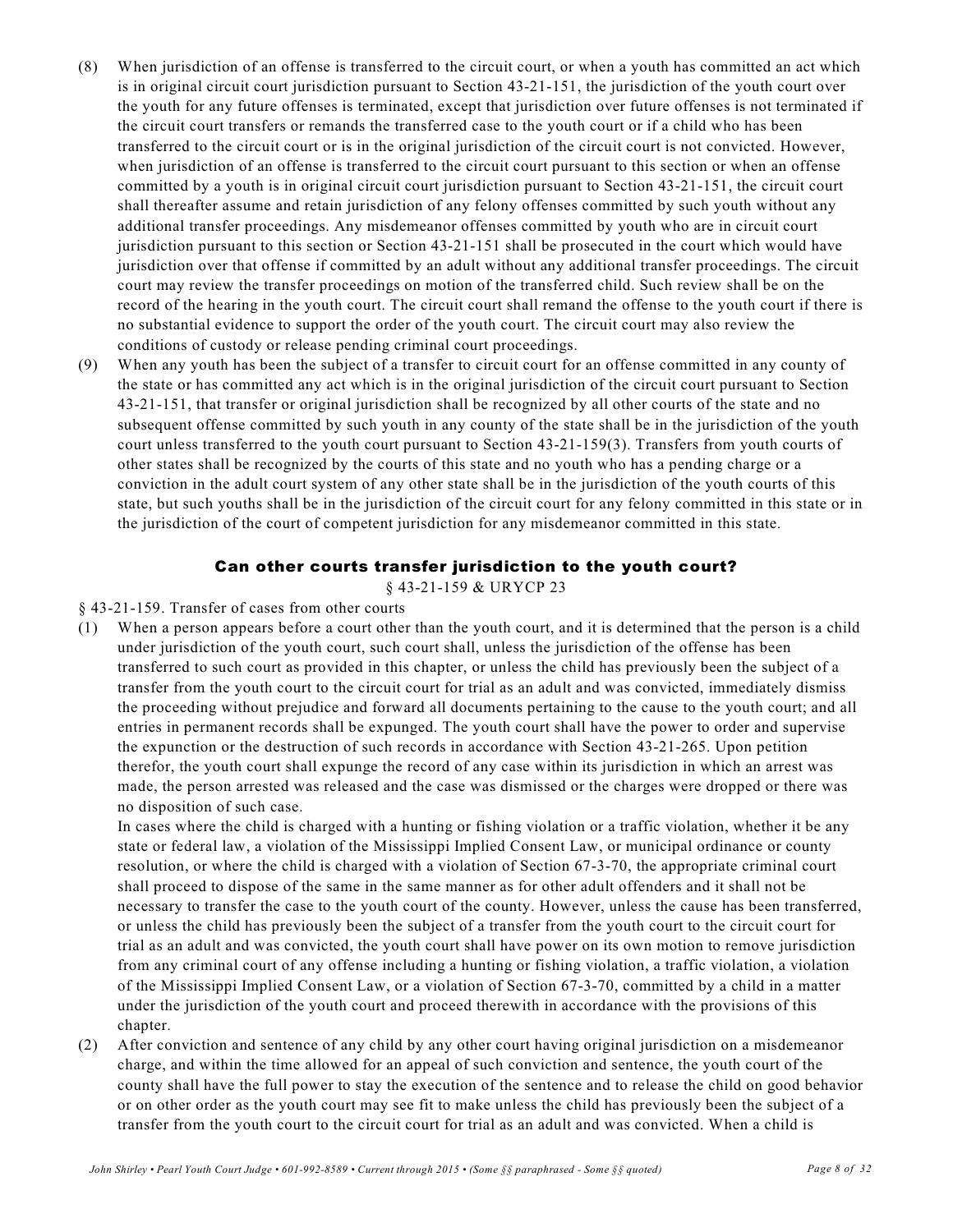convicted of a misdemeanor and is committed to, incarcerated in or imprisoned in a jail or other place of detention by a criminal court having proper jurisdiction of such charge, such court shall notify the youth court judge or the judge's designee of the conviction and sentence prior to the commencement of such incarceration. The youth court shall have the power to order and supervise the destruction of any records involving children maintained by the criminal court in accordance with Section 43-21-265. However, the youth court shall have the power to set aside a judgment of any other court rendered in any matter over which the youth court has exclusive original jurisdiction, to expunge or destroy the records thereof in accordance with Section 43-21-265, and to order a refund of fines and costs.

- (3) Nothing in subsection (1) or (2) shall apply to a youth who has a pending charge or a conviction for any crime over which circuit court has original jurisdiction.
- (4) In any case wherein the defendant is a child as defined in this chapter and of which the circuit court has original jurisdiction, the circuit judge, upon a finding that it would be in the best interest of such child and in the interest of justice, may at any stage of the proceedings prior to the attachment of jeopardy transfer such proceedings to the youth court for further proceedings unless the child has previously been the subject of a transfer from the youth court to the circuit court for trial as an adult and was convicted or has previously been convicted of a crime which was in original circuit court jurisdiction, and the youth court shall, upon acquiring jurisdiction, proceed as provided in this chapter for the adjudication and disposition of delinquent child proceeding proceedings. If the case is not transferred to the youth court and the youth is convicted of a crime by any circuit court, the trial judge shall sentence the youth as though such youth was an adult. The circuit court shall not have the authority to commit such child to the custody of the Department of Youth Services for placement in a state-supported training school.
- (5) In no event shall a court sentence an offender over the age of eighteen (18) to the custody of the Division of Youth Services for placement in a state-supported training school.
- (6) When a child's driver's license is suspended by the youth court for any reason, the clerk of the youth court shall report the suspension, without a court order under Section 43-21-261, to the Commissioner of Public Safety in the same manner as such suspensions are reported in cases involving adults.
- (7) No offense involving the use or possession of a firearm by a child who has reached his fifteenth birthday and which, if committed by an adult would be a felony, shall be transferred to the youth court.

#### **Will an attorney be appointed for the parties?**

## § 43-21-201 & URYCP 14

Each party shall have the right to be represented by counsel at all stages of the proceedings including, but not limited to, detention, adjudicatory and disposition hearings and parole or probation revocation proceedings. In delinquency matters the court shall appoint legal defense counsel who is not also a guardian ad litem for the same child. If the party is a child, the child shall be represented by counsel at all critical stages: detention, adjudicatory and disposition hearings; parole or probation revocation proceedings; and post-disposition matters. If indigent, the child shall have the right to have counsel appointed for him by the youth court.

When a party first appears before the youth court, the judge shall ascertain whether he is represented by counsel and, if not, inform him of his rights including his right to counsel.

An attorney appointed to represent a delinquent child shall be required to complete annual juvenile justice training that is approved by the Mississippi Judicial College or the Mississippi Commission on Continuing Legal Education. The Mississippi Judicial College and the Mississippi Commission on Continuing Legal Education shall determine the amount of juvenile justice training and continuing education required to fulfill the requirements of this subsection. The Administrative Office of Courts shall maintain a roll of attorneys who have complied with the training requirements and shall enforce the provisions of this subsection. Should an attorney fail to complete the annual training requirement or fail to attend the required training within six (6) months of being appointed to a youth court case, the attorney shall be disqualified to serve and the youth court shall immediately terminate the representation and appoint another attorney. Attorneys appointed by a youth court to five (5) or fewer cases a year are exempt from the requirements of this subsection.

The child's attorney shall owe the same duties of undivided loyalty, confidentiality and competent representation to the child or minor as is due an adult client pursuant to the Mississippi Rules of Professional Conduct.

An attorney shall enter his appearance on behalf of a party in the proceeding by filing a written notice of appearance with the youth court, by filing a pleading, notice or motion signed by counsel or by appearing in open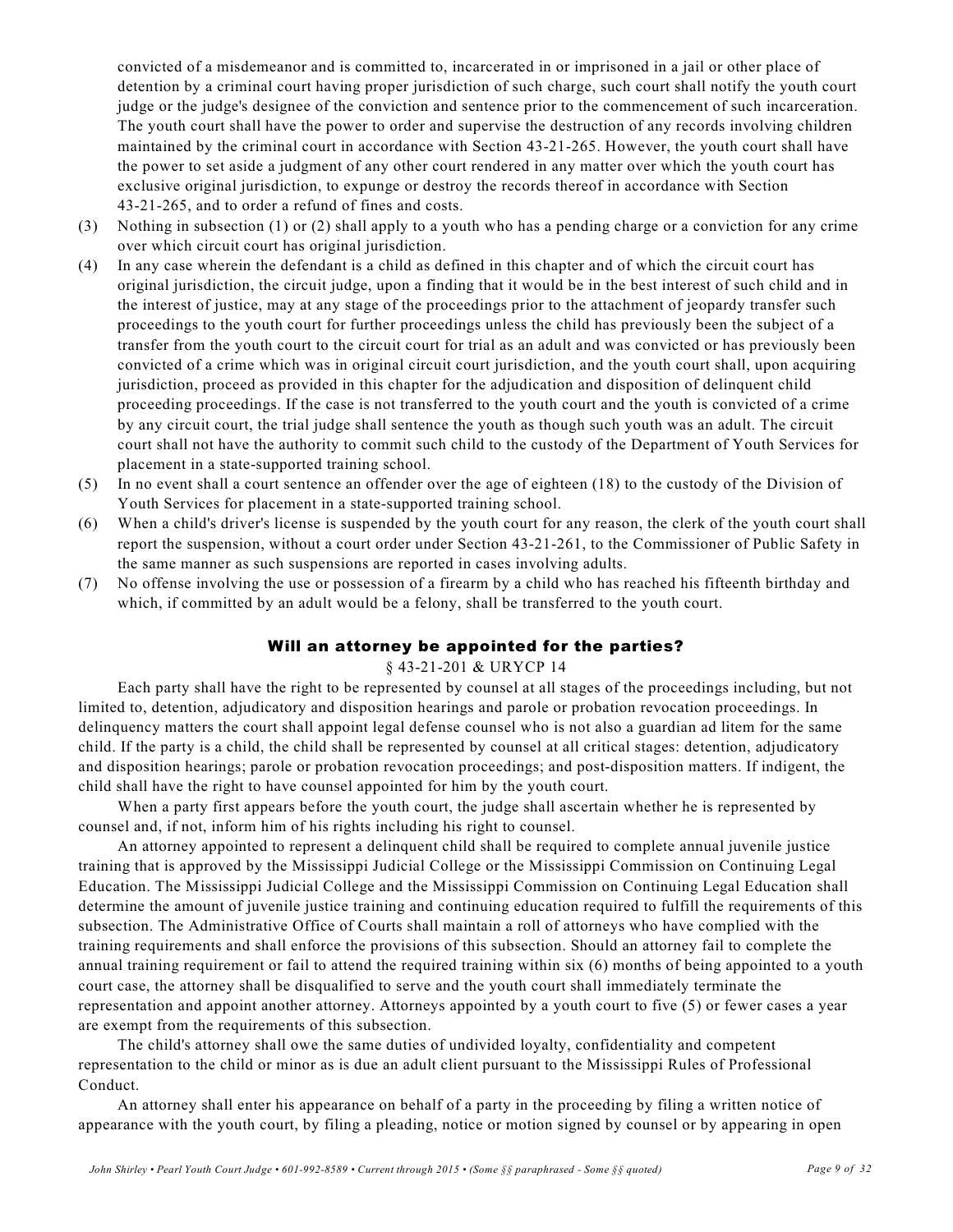court and advising the youth court that he is representing a party. After counsel has entered his appearance, he shall be served with copies of all subsequent pleadings, motions and notices required to be served on the party he represents. An attorney who has entered his appearance shall not be permitted to withdraw from the case until a timely appeal if any has been decided, except by leave of the court then exercising jurisdiction of the cause after notice of his intended withdrawal is served by him on the party he represents.

Each designee appointed by a youth court judge shall be subject to the Code of Judicial Conduct and shall govern himself or herself accordingly.

#### **How are the proceedings conducted?**

§ 43-21-203

All cases involving children shall be heard at any place the judge deems suitable but separately from the trial of cases involving adults.

Hearings in all cases involving children shall be conducted without a jury and may be recessed from time to time.

All hearings shall be conducted under such rules of evidence and rules of court as may comply with applicable constitutional standards.

No proceeding by the youth court in cases involving children shall be a criminal proceeding but shall be entirely of a civil nature.

The general public shall be excluded from the hearing, and only those persons shall be admitted who are found by the youth court to have a direct interest in the cause or work of the youth court. Any person found by the youth court to have a direct interest in the cause shall have the right to appear and be represented by legal counsel.

In all hearings, except detention and shelter hearings, a complete record of all evidence shall be taken by stenographic reporting, by mechanical or electronic device or by some combination thereof.

The youth court may exclude the attendance of a child from a hearing in neglect and abuse cases with consent of the child's counsel. The youth court may exclude the attendance of a child from any portion of a disposition hearing that would be injurious to the best interest of the child in delinquency and children in need of supervision cases with consent of the child's counsel.

All parties to a youth court cause shall have the right at any hearing in which an investigation, record or report is admitted in evidence:

(a) to subpoena, confront and examine the person who prepared or furnished data for the report; and

(b) to introduce evidence controverting the contents of the report.

Except as provided by Section 43-21-561(5) or as otherwise provided by this chapter, the disposition of a child's cause or any evidence given in the youth court in any proceedings concerning the child shall not be admissible against the child in any case or proceeding in any court other than a youth court.

## **Are court costs and fees assessed?**

#### § 43-21-205

No court costs shall be charged against any party to a petition, and no salaried officer of the state, county or any municipality, nor any youth court counselor, nor any witness other than an expert witness shall be entitled to receive any fee for any service rendered to the youth court or for attendance in the youth court in any proceedings under this chapter.

See § 43-21-615 and § 43-21-619. (Later in these questions).

#### **How are law enforcement records handled?**

#### § 43-21-255 & URYCP 5-6

All records involving children made and retained by law enforcement officers and agencies or by the youth court prosecutor and the contents thereof shall be kept confidential and shall not be disclosed except as provided in Section 43-21-261.

A child in the jurisdiction of the youth court and who has been taken into custody for an act, which if committed by an adult would be considered a felony or offenses involving possession or use of a dangerous weapon or any firearm, may be photographed or fingerprinted or both.

Any law enforcement record involving children who have been taken into custody for an act, which if committed by an adult would be considered a felony and/or offenses involving possession or use of a dangerous weapon including photographs and fingerprints, may be released to a law enforcement agency supported by public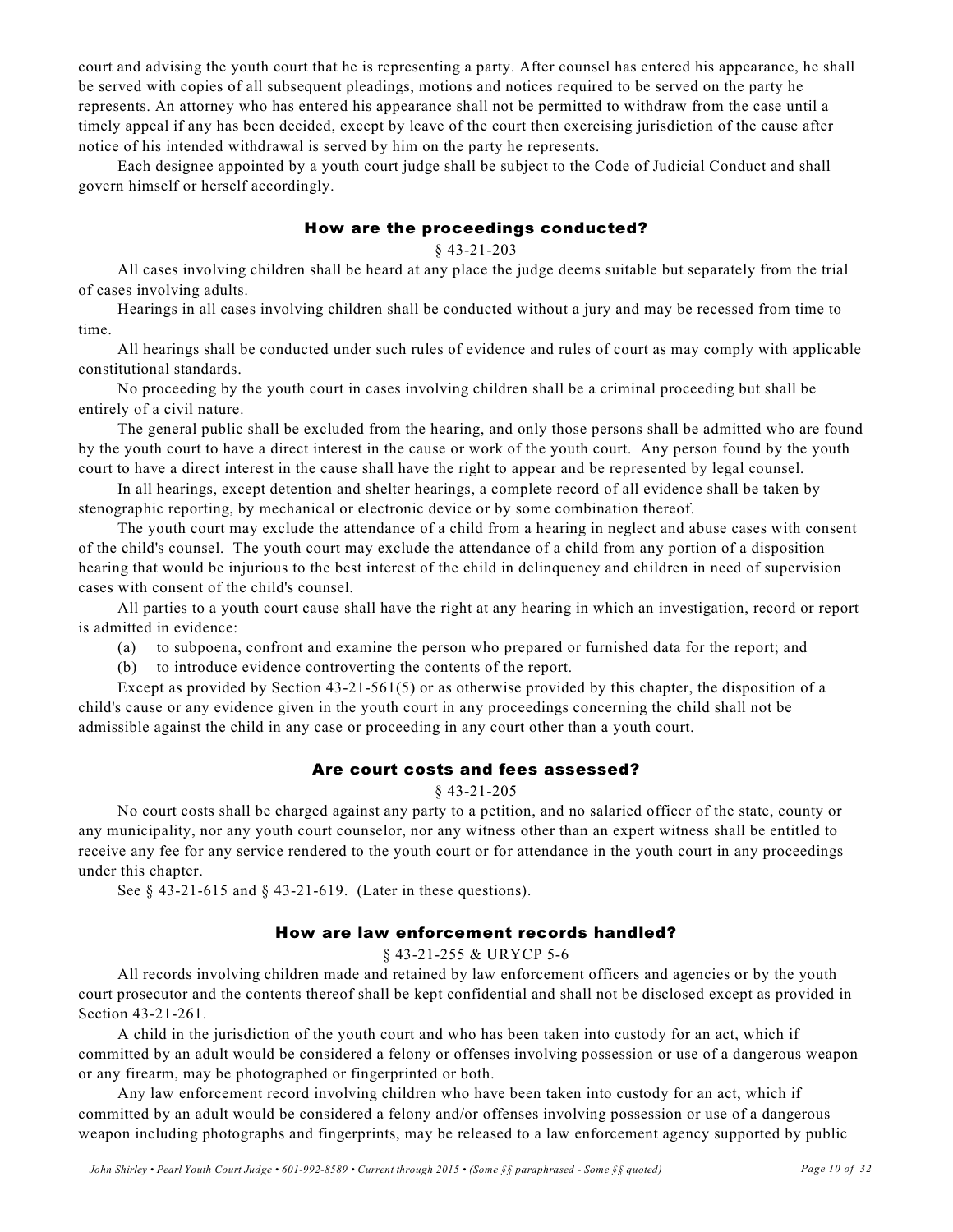funds, youth court officials and appropriate school officials without a court order under Section 43-21-261. Law enforcement records shall be released to youth court officials and to appropriate school officials upon written request. Except as provided in subsection (4) of this section, any law enforcement agency releasing such records of children in the jurisdiction of the youth court shall immediately report the release and location of the records to the youth court. The law enforcement agencies, youth court officials and school officials receiving such records are prohibited from using the photographs and fingerprints for any purpose other than for criminal law enforcement and juvenile law enforcement. Each law enforcement officer or employee, each youth court official or employee and each school official or employee receiving the records shall submit to the sender a signed statement acknowledging his or her duty to maintain the confidentiality of the records. In no instance shall the fact that such records of children in the jurisdiction of the youth court exist be conveyed to any private individual, firm, association or corporation or to any public or quasi-public agency the duties of which do not include criminal law enforcement or juvenile law enforcement.

When a child's driver's license is suspended for refusal to take a test provided under the Mississippi Implied Consent Law, the law enforcement agency shall report such refusal, without a court order under Section 43-21-261, to the Commissioner of Public Safety in the same manner as such suspensions are reported in cases involving adults.

All records involving a child convicted as an adult or who has been twice adjudicated delinquent for a sex offense as defined by Section 45-33-23, Mississippi Code of 1972, shall be public and shall not be kept confidential.

#### **How are DHS records handled?**

#### § 43-21-257 & URYCP 5-6

Unless otherwise provided in this section, any record involving children, including valid and invalid complaints, and the contents thereof maintained by the Department of Human Services, or any other state agency, shall be kept confidential and shall not be disclosed except as provided in Section 43-21-261.

The Office of Youth Services shall maintain a state central registry containing the number and disposition of all cases together with such other useful information regarding those cases as may be requested and is obtainable from the records of the youth court. The Office of Youth Services shall annually publish a statistical record of the number and disposition of all cases, but the names or identity of any children shall not be disclosed in the reports or records. The Office of Youth Services shall adopt such rules as may be necessary to carry out this subsection. The central registry files and the contents thereof shall be confidential and shall not be open to public inspection. Any person who discloses or encourages the disclosure of any record involving children from the central registry shall be subject to the penalty in Section 43-21-267. The youth court shall furnish, upon forms provided by the Office of Youth Services, the necessary information, and these completed forms shall be forwarded to the Office of Youth Services.

The Department of Human Services shall maintain a state central registry on neglect and abuse cases containing (a) the name, address and age of each child, (b) the nature of the harm reported, (c) the name and address of the person responsible for the care of the child, and (d) the name and address of the substantiated perpetrator of the harm reported. "Substantiated perpetrator" shall be defined as an individual who has committed an act(s) of sexual abuse or physical abuse that would otherwise be deemed as a felony or any child neglect that would be deemed as a threat to life, as determined upon investigation by the Office of Family and Children's Services. "Substantiation" for the purposes of the Mississippi Department of Human Services Central Registry shall require a criminal conviction or an adjudication by a youth court judge or court of competent jurisdiction, ordering that the name of the perpetrator be listed on the central registry, pending due process. The Department of Human Services shall adopt such rules and administrative procedures, especially those procedures to afford due process to individuals who have been named as substantiated perpetrators before the release of their name from the central registry, as may be necessary to carry out this subsection. The central registry shall be confidential and shall not be open to public inspection. Any person who discloses or encourages the disclosure of any record involving children from the central registry without following the rules and administrative procedures of the department shall be subject to the penalty in Section 43-21-267. The Department of Human Services and its employees are exempt from any civil liability as a result of any action taken pursuant to the compilation and/or release of information on the central registry under this section and any other applicable section of the code, unless determined that an employee has willfully and maliciously violated the rules and administrative procedures of the department, pertaining to the central registry or any section of this code. If an employee is determined to have willfully and maliciously performed such a violation, said employee shall not be exempt from civil liability in this regard.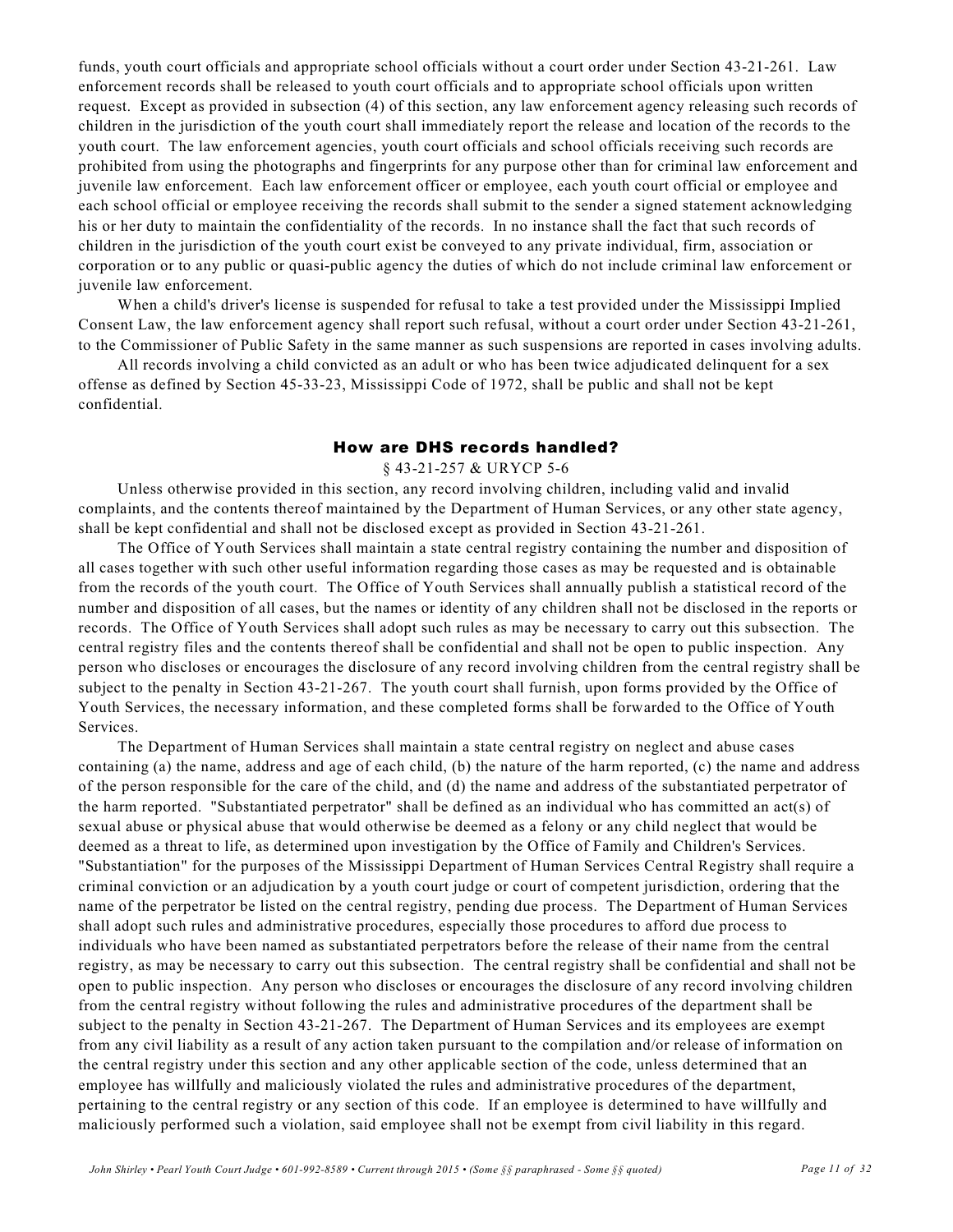The Mississippi State Department of Health may release the findings of investigations into allegations of abuse within licensed day care centers made under the provisions of Section 43-21-353(8) to any parent of a child who is enrolled in the day care center at the time of the alleged abuse or at the time the request for information is made. The findings of any such investigation may also be released to parents who are considering placing children in the day care center. No information concerning those investigations may contain the names or identifying information of individual children.

The Department of Health shall not be held civilly liable for the release of information on any findings, recommendations or actions taken pursuant to investigations of abuse that have been conducted under Section 43-21-353(8).

#### **How are other records handled?**

#### § 43-21-259 & URYCP 5-6

All other records involving children and the contents thereof shall be kept confidential and shall not be disclosed except as provided in section 43-21-261.

#### **How can records be disclosed?**

#### § 43-21-259 & URYCP 5-6

Except as otherwise provided in this section, records involving children shall not be disclosed, other than to necessary staff of the youth court, except pursuant to an order of the youth court specifying the person or persons to whom the records may be disclosed, the extent of the records which may be disclosed and the purpose of the disclosure. Such court orders for disclosure shall be limited to those instances in which the youth court concludes, in its discretion, that disclosure is required for the best interests of the child, the public safety or the functioning of the youth court and then only to the following persons:

- (a) The judge of another youth court or member of another youth court staff;
- (b) The court of the parties in a child custody or adoption cause in another court;
- (c) A judge of any other court or members of another court staff;
- (d) Representatives of a public or private agency providing supervision or having custody of the child under order of the youth court;
- (e) Any person engaged in a bona fide research purpose, provided that no information identifying the subject of the records shall be made available to the researcher unless it is absolutely essential to the research purpose and the judge gives prior written approval, and the child, through his or her representative, gives permission to release the information;
- (f) The Mississippi Department of Employment Security, or its duly authorized representatives, for the purpose of a child's enrollment into the Job Corps Training Program as authorized by Title IV of the Comprehensive Employment Training Act of 1973 (29 USCS Section 923 et seq.). However, no records, reports, investigations or information derived therefrom pertaining to child abuse or neglect shall be disclosed;
- (g) To any person pursuant to a finding by a judge of the youth court of compelling circumstances affecting the health, safety or well-being of a child and that such disclosure is in the best interests of the child or an adult who was formerly the subject of a youth court delinquency proceeding.

Law enforcement agencies may disclose information to the public concerning the taking of a child into custody for the commission of a delinquent act without the necessity of an order from the youth court. The information released shall not identify the child or his address unless the information involves a child convicted as an adult.

Any records involving children which are disclosed under an order of the youth court or pursuant to the terms of this section and the contents thereof shall be kept confidential by the person or agency to whom the record is disclosed unless otherwise provided in the order. Any further disclosure of any records involving children shall be made only under an order of the youth court as provided in this section.

Upon request, the parent, guardian or custodian of the child who is the subject of a youth court cause or any attorney for such parent, guardian or custodian, shall have the right to inspect any record, report or investigation which is to be considered by the youth court at a hearing, except that the identity of the reporter shall not be released, nor the name of any other person where the person or agency making the information available finds that disclosure of the information would be likely to endanger the life or safety of such person.

Upon request, the child who is the subject of a youth court cause shall have the right to have his counsel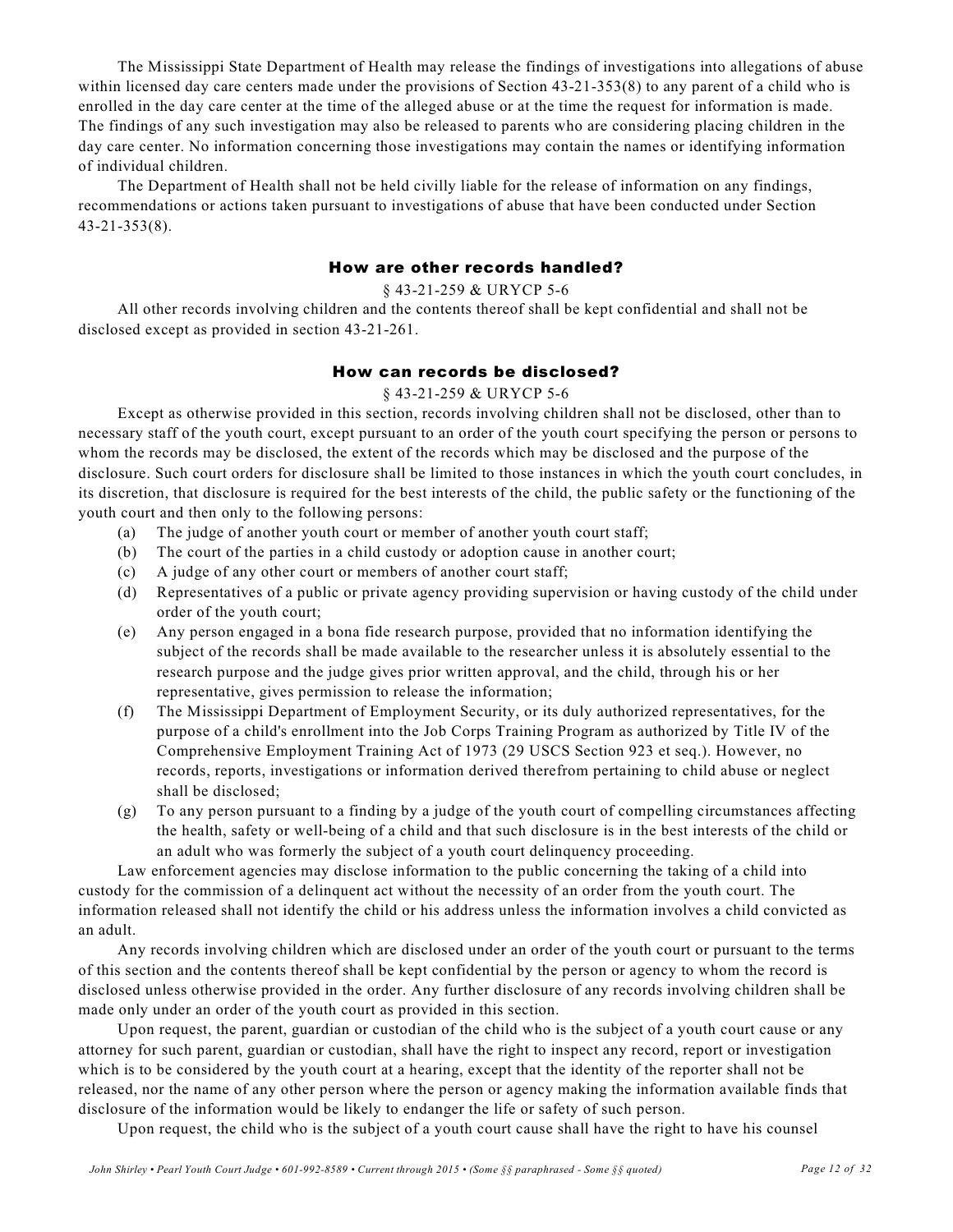inspect and copy any record, report or investigation which is filed with the youth court or which is to be considered by the youth court at a hearing.

The youth court prosecutor or prosecutors, the county attorney, the district attorney, the youth court defender or defenders, or any attorney representing a child shall have the right to inspect and copy any law enforcement record involving children.

The Department of Human Services shall disclose to a county prosecuting attorney or district attorney any and all records resulting from an investigation into suspected child abuse or neglect when the case has been referred by the Department of Human Services to the county prosecuting attorney or district attorney for criminal prosecution.

Agency records made confidential under the provisions of this section may be disclosed to a court of competent jurisdiction.

Records involving children shall be disclosed to the Division of Victim Compensation of the Office of the Attorney General upon the division's request without order of the youth court for purposes of determination of eligibility for victim compensation benefits.

Information concerning an investigation into a report of child abuse or child neglect may be disclosed by the Department of Human Services without order of the youth court to any attorney, physician, dentist, intern, resident, nurse, psychologist, social worker, family protection worker, family protection specialist, child caregiver, minister, law enforcement officer, public or private school employee making that report pursuant to Section 43-21-353(1) if the reporter has a continuing professional relationship with the child and a need for such information in order to protect or treat the child.

Information concerning an investigation into a report of child abuse or child neglect may be disclosed without further order of the youth court to any interagency child abuse task force established in any county or municipality by order of the youth court of that county or municipality.

Names and addresses of juveniles twice adjudicated as delinquent for an act which would be a felony if committed by an adult or for the unlawful possession of a firearm shall not be held confidential and shall be made available to the public.

Names and addresses of juveniles adjudicated as delinquent for murder, manslaughter, burglary, arson, armed robbery, aggravated assault, any sex offense as defined in Section 45-33-23, for any violation of Section 41-29-139(a)(1) or for any violation of Section 63-11-30, shall not be held confidential and shall be made available to the public.

The judges of the circuit and county courts, and presentence investigators for the circuit courts, as provided in Section 47-7-9, shall have the right to inspect any youth court records of a person convicted of a crime for sentencing purposes only.

The victim of an offense committed by a child who is the subject of a youth court cause shall have the right to be informed of the child's disposition by the youth court.

A classification hearing officer of the State Department of Corrections, as provided in Section 47-5-103, shall have the right to inspect any youth court records, excluding abuse and neglect records, of any offender in the custody of the department who as a child or minor was a juvenile offender or was the subject of a youth court cause of action, and the State Parole Board, as provided in Section 47-7-17, shall have the right to inspect such records when the offender becomes eligible for parole.

The youth court shall notify the Department of Public Safety of the name, and any other identifying information such department may require, of any child who is adjudicated delinquent as a result of a violation of the Uniform Controlled Substances Law.

The Administrative Office of Courts shall have the right to inspect any youth court records in order that the number of youthful offenders, abused, neglected, truant and dependent children, as well as children in need of special care and children in need of supervision, may be tracked with specificity through the youth court and adult justice system, and to utilize tracking forms for such purpose.

Upon a request by a youth court, the Administrative Office of Courts shall disclose all information at its disposal concerning any previous youth court intakes alleging that a child was a delinquent child, child in need of supervision, child in need of special care, truant child, abused child or neglected child, as well as any previous youth court adjudications for the same and all dispositional information concerning a child who at the time of such request comes under the jurisdiction of the youth court making such request.

The Administrative Office of Courts may, in its discretion, disclose to the Department of Public Safety any or all of the information involving children contained in the office's youth court data management system known as Mississippi Youth Court Information Delivery System or "MYCIDS."

In every case where an abuse or neglect allegation has been made, the confidentiality provisions of this section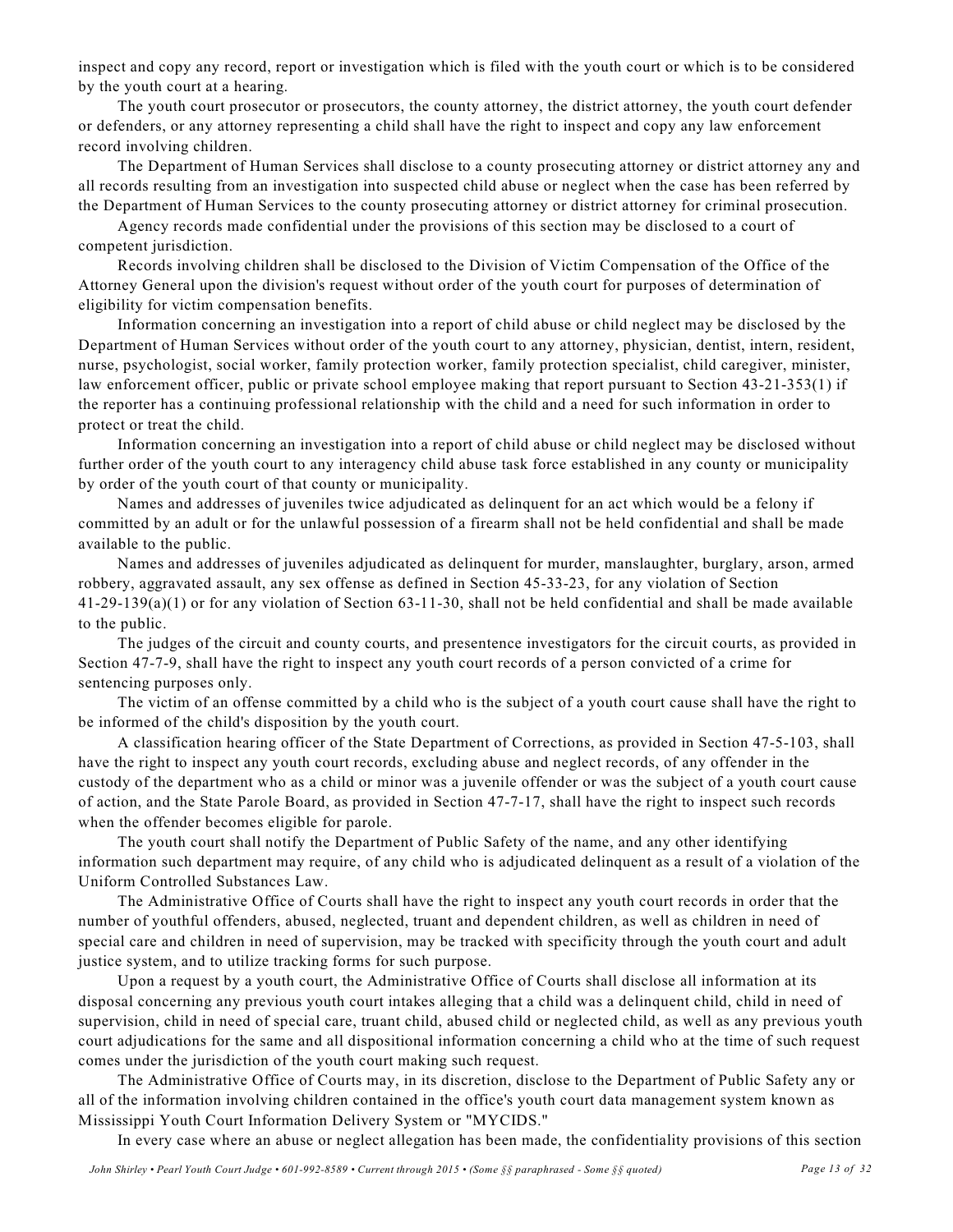shall not apply to prohibit access to a child's records by any state regulatory agency, any state or local prosecutorial agency or law enforcement agency; however, no identifying information concerning the child in question may be released to the public by such agency except as otherwise provided herein.

In every case where there is any indication or suggestion of either abuse or neglect and a child's physical condition is medically labeled as medically "serious" or "critical" or a child dies, the confidentiality provisions of this section shall not apply. In cases of child deaths, the following information may be released by the Mississippi Department of Human Services: (a) child's name; (b) address or location; (c) verification from the Department of Human Services of case status (no case or involvement, case exists, open or active case, case closed); (d) if a case exists, the type of report or case (physical abuse, neglect, etc.), date of intake(s) and investigation(s), and case disposition (substantiated or unsubstantiated). Notwithstanding the aforesaid, the confidentiality provisions of this section shall continue if there is a pending or planned investigation by any local, state or federal governmental agency or institution.

Any member of a foster care review board designated by the Department of Human Services shall have the right to inspect youth court records relating to the abuse, neglect or child in need of supervision cases assigned to such member for review.

Information concerning an investigation into a report of child abuse or child neglect may be disclosed without further order of the youth court in any administrative or due process hearing held, pursuant to Section 43-21-257, by the Department of Human Services for individuals whose names will be placed on the central registry as substantiated perpetrators.

#### **Can records be sealed or destroyed and are there penalties for improper disclosure?**

§ 43-21-259, § 43-21-261, § 43-21-263

- The youth court may order the sealing of records involving children:
- (a) if the child who was the subject of the cause has attained twenty (20) years of age;
- (b) if the youth court dismisses the cause; or
- (c) if the youth court sets aside an adjudication in the cause.

The youth court may, at any time, upon its own motion or upon application of a party to a youth court cause, order the sealing or unsealing of the records involving children.

The youth court, in its discretion, may order the destruction of any records involving children except medical or mental health examinations as defined in section 43-21-253. This order shall be directed to all persons maintaining the records, shall order their physical destruction by an appropriate means specified by the youth court and shall require the persons to file with the youth court a written report of compliance with the order. No records, however, may be destroyed without the approval of the director of the department of archives and history.

Any person who shall disclose or encourage the disclosure of any records involving children or the contents thereof without the proper authorization under this chapter shall be guilty of a misdemeanor and punished, upon conviction, by a fine of not more than one thousand dollars (\$1,000.00) or by imprisonment in the county jail of not more than one (1) year or by both such fine and imprisonment.

Nothing herein shall prevent the youth court from finding in civil contempt, as provided in section 43-21-153, any person who shall disclose any records involving children or the contents thereof without the proper authorization under this chapter.

#### **When is custody deemed necessary?**

§ 43-21-301 & URYCP 11-12

- 1. When a child is endangered or any person would be endangered by the child; or
- 2. To insure the child's attendance in court at such time as required; or
- 3. When a parent, guardian or custodian is not available to provide for the care and supervision of the child.

# **What is the procedure for taking a child into custody for allegations of abuse or neglect?**

#### § 43-21-301 & URYCP 11-12

- 1. Law enforcement officer or DHS requests a custody order from the judge.
- 2. Judge issues a custody order for no longer than forty-eight (48) hours, excluding Saturdays, Sundays, and statutory state holidays if it appears that there is probable cause to believe that:
	- (a) The child is within the jurisdiction of the court; and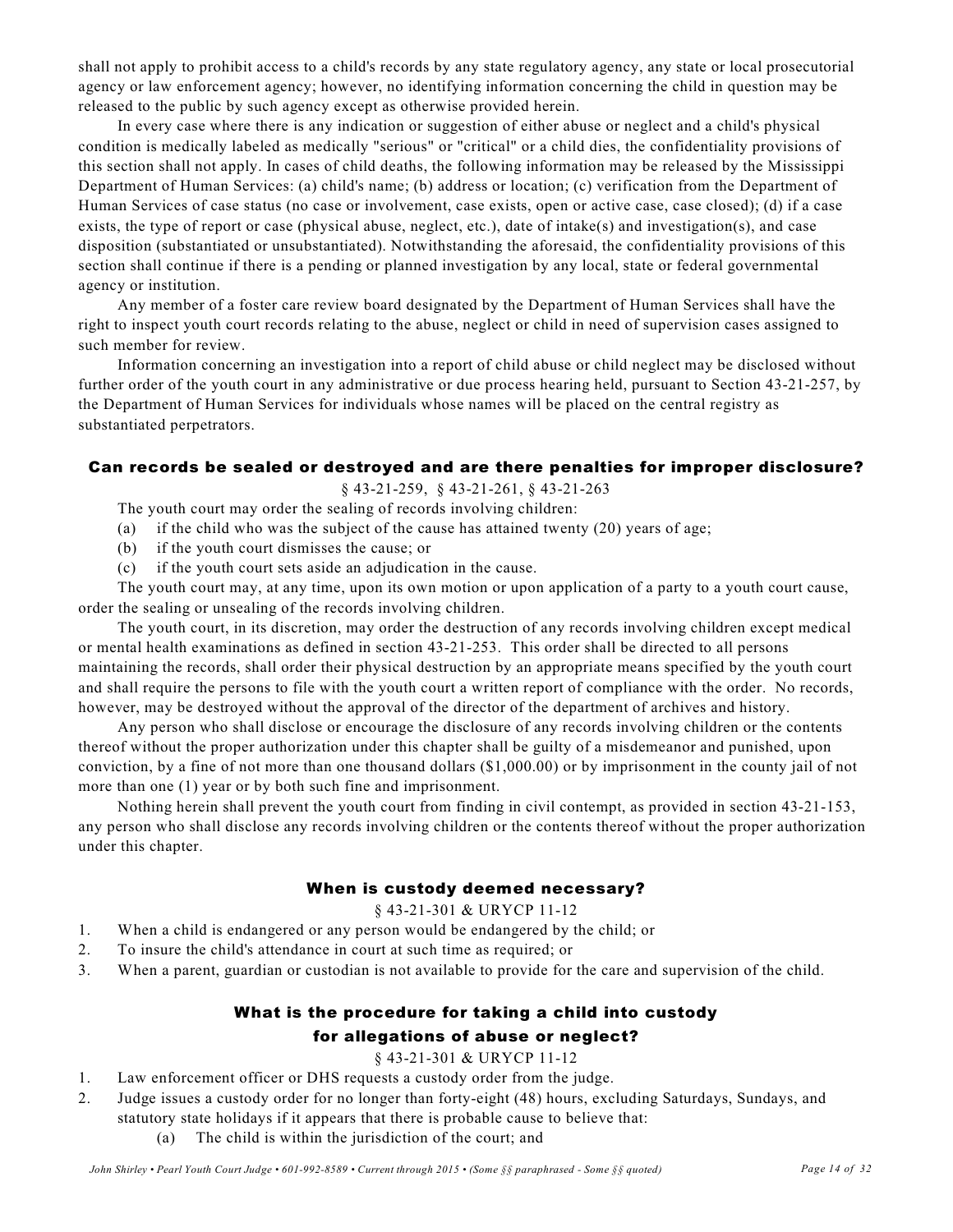- (b) Custody is necessary; and
- (c) There is no reasonable alternative to custody.
- 3. Custody order may be written or oral, but, if oral, reduced to writing as soon as practicable.
- 4. The written order shall:
	- (a) Specify the name and address of the child, or, if unknown, designate him or her by any name or description by which he or she can be identified with reasonable certainty;
	- (b) Specify the age of the child, or, if unknown, that he or she is believed to be of an age subject to the jurisdiction of the youth court;
	- (c) State that the effect of the continuation of the child's residing within his or her own home would be contrary to the welfare of the child, that the placement of the child in foster care is in the best interests of the child, and ... state that (i) reasonable efforts have been made to maintain the child within his or her own home, but that the circumstances warrant his removal and there is no reasonable alternative to custody; or (ii) the circumstances are of such an emergency nature that no reasonable efforts have been made to maintain the child within his own home, and that there is no reasonable alternative to custody. If the court makes a finding in accordance with (ii), the court shall order that reasonable efforts be made towards the reunification of the child with his or her family.
	- (d) State that the child shall be brought immediately before the youth court or be taken to a place designated by the order to be held pending review of the order;
	- (e) State the date issued and the youth court by which the order is issued; and
	- (f) Be signed by the judge or his designee with the title of his office.

# **What is the procedure for taking a child into custody for allegations of delinquency?**

## § 43-21-301 & URYCP 11-12

Same procedure as for allegation of abuse or neglect (*listed above*) plus:

- 1. The taking of a child into custody shall not be considered an arrest except for evidentiary purposes.
- 2. No child who has been accused or adjudicated of any offense that would not be a crime if committed by an adult shall be placed in an adult jail or lockup. An accused status offender shall not be held in secure detention longer than twenty-four (24) hours prior to and twenty-four (24) hours after an initial court appearance, excluding Saturdays, Sundays and statutory state holidays, except under the following circumstances: a status offender may be held in secure detention for violating a valid court order pursuant to the criteria as established by the federal Juvenile Justice and Delinquency Prevention Act of 2002, and any subsequent amendments thereto, and out-of-state runaways may be detained pending return to their home state.
- 3. No accused or adjudicated juvenile offender, except for an accused or adjudicated juvenile offender in cases where jurisdiction is waived to the adult criminal court, shall be detained or placed into custody of any adult jail or lockup for a period in excess of six (6) hours.

# **What is the procedure for taking a child into custody without a custody order for allegations of abuse or neglect?**

§ 43-21-303 & URYCP 11-12

- 1. Law enforcement officer or DHS may take a child into custody if:
	- (a) there is probable cause to believe that the child is in immediate danger of personal harm; and
	- (b) such law enforcement officer or DHS has probable cause to believe that immediate custody is necessary; and
	- (c) such law enforcement officer or DHS can find no reasonable alternative to custody.
- 2. The person taking the child into custody shall
	- (a) immediately notify the judge; and
	- (b) make continuing reasonable efforts to notify the child's parent, guardian or custodian and invite the parent, guardian or custodian to be present during any questioning.
- 3. A child taken into custody shall not be held in custody for a period longer than reasonably necessary, but not to exceed twenty-four (24) hours unless the judge authorizes temporary custody.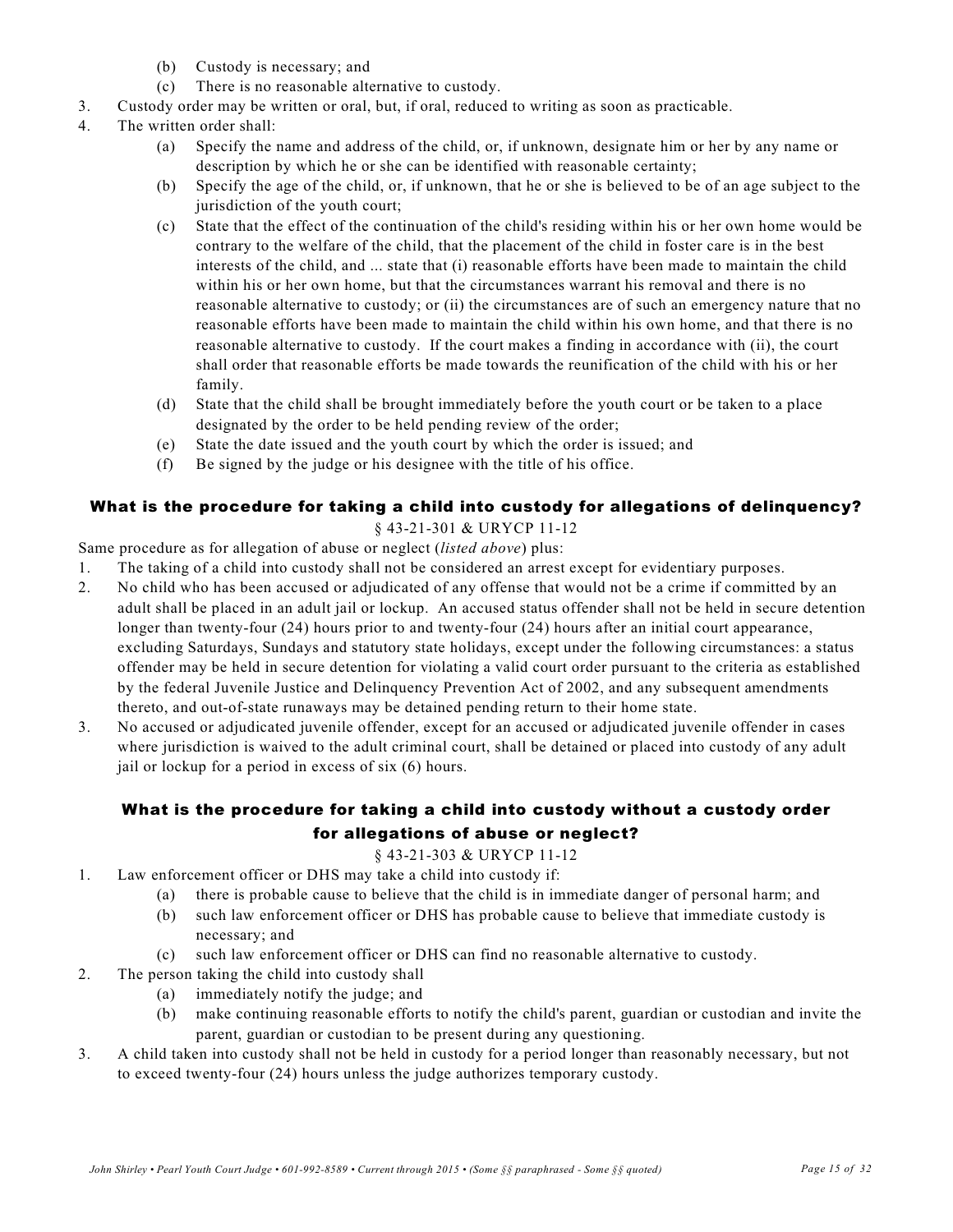# **What is the procedure for taking a child into custody without a custody order for allegations of delinquency?**

§ 43-21-303 & URYCP 11-12

- 1. Law enforcement officer may take a child into custody if:
	- (a) grounds exist for the arrest of an adult in identical circumstances; and
	- (b) such law enforcement officer has probable cause to believe that custody is necessary; and
	- (c) such law enforcement officer can find no reasonable alternative to custody.
- 2. The person taking the child into custody shall
	- (a) immediately notify the judge; and
		- (b) make continuing reasonable efforts to notify the child's parent, guardian or custodian and invite the parent, guardian or custodian to be present during any questioning.
- 3. A child taken into custody shall not be held in custody for a period longer than reasonably necessary, but not to exceed twenty-four (24) hours unless the judge authorizes temporary custody.

## **What is temporary custody?**

#### § 43-21-307 & URYCP 11-12

The judge may authorize the temporary custody of a child taken into custody for a period of not longer than forty-eight (48) hours, excluding Saturdays, Sundays, and statutory state holidays if the judge or his designee finds:

- (a) The child is within the jurisdiction of the court; and
- (b) Custody is necessary; and
- (c) There is no reasonable alternative to custody.

## **What is a shelter hearing?**

## § 43-21-309 & URYCP 16

A child who has been ordered or taken into custody may be held in custody for longer than temporary custody

- if:
- (a) A written complaint or petition has been filed; and
- (b) A court order has been entered for continued custody following a review of that custody at a shelter hearing.

Reasonable oral or written notice of the time, place and purpose of the hearing shall be given to the child; to his or her parent, guardian or custodian; to his or her guardian ad litem, if any; and to his or her counsel. If the parent, guardian or custodian cannot be found, the youth court may hold the hearing in the absence of the child's parent, guardian or custodian.

At the shelter hearing, all parties present shall have the right to present evidence and cross-examine witnesses produced by others. The youth court may, in its discretion, limit the extent but not the right or presentation of evidence and cross-examination of witnesses. The youth court may receive any testimony and other evidence relevant to the necessity for the continued custody of the child without regard to the formal rules of evidence, including hearsay and opinion evidence. All testimony shall be made under oath and may be in narrative form.

At the conclusion of the shelter hearing, the youth court shall order that the child be released to the custody of the child's parent, guardian or custodian unless the youth court finds and the shelter hearing order recites that:

- (a) There is probable cause that the youth court has jurisdiction;
- (b) Custody is necessary;
- (c) There is no reasonable alternative to custody; and
- (d) The effect of the continuation of the child's residing within his or her own home would be contrary to the welfare of the child, that the placement of the child in foster care is in the best interest of the child; and
	- (i) Reasonable efforts have been made to maintain the child within his own home, but that the circumstances warrant his removal; or
	- (ii) The circumstances are of such an emergency nature that no reasonable efforts have been made to maintain the child within his own home and reasonable efforts shall be made towards the reunification of the child with his or her family.

The child's guardian ad litem, and parent, guardian or custodian, and child may waive in writing the time of the shelter hearing or the shelter hearing itself. If the child has not reached his tenth birthday, the child's consent shall not be required.

Any order placing a child into custody shall comply with the requirements provided in Section 43-21-301.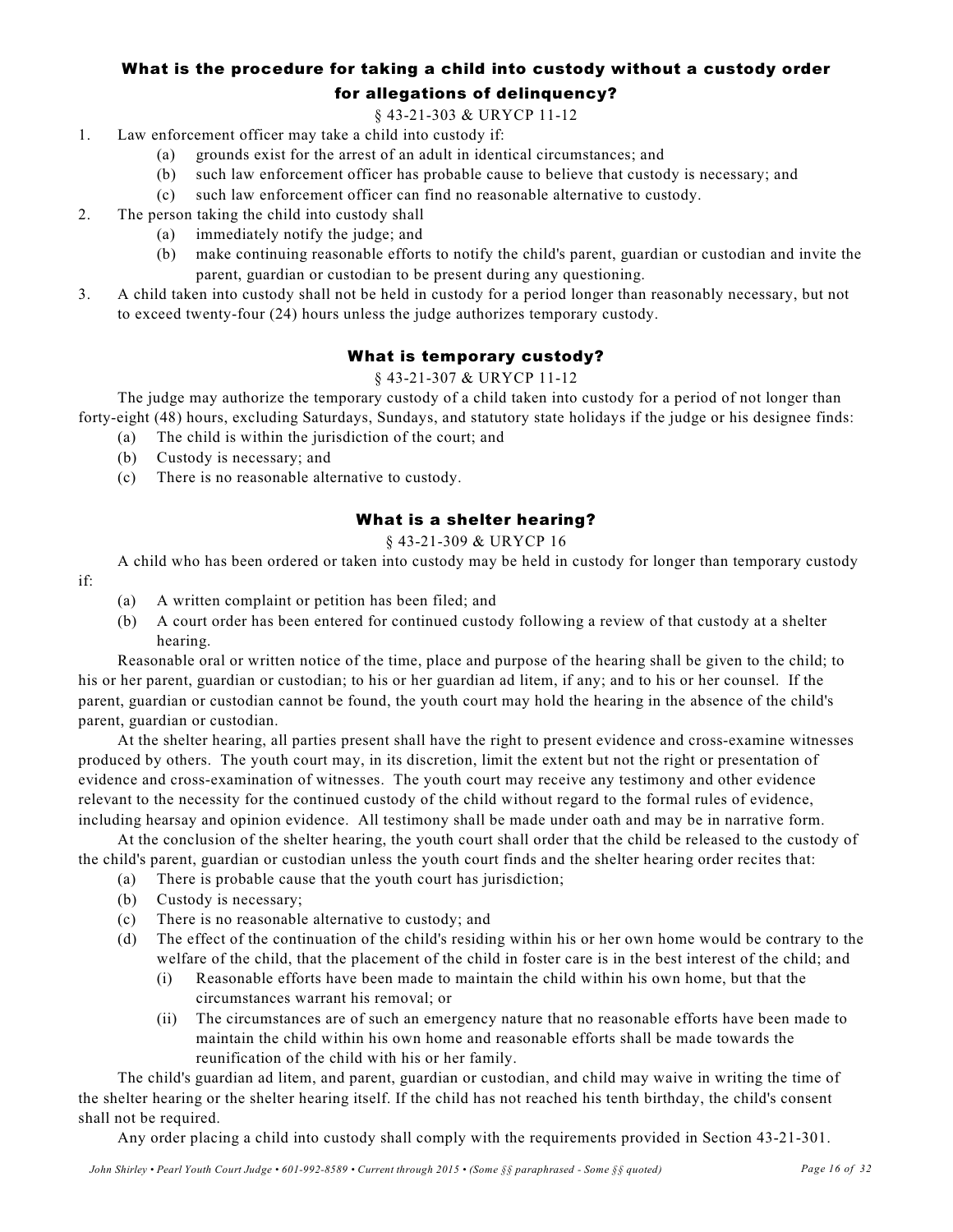## **What is a detention hearing?**

§ 43-21-309 & URYCP 16

A child who has been ordered or taken into custody may be held in custody for longer than temporary custody

if:

- (a) A written complaint or petition has been filed; and
- (b) A court order has been entered for continued custody following a review of that custody at a detention hearing in delinquency and child in need of supervision cases.

Reasonable oral or written notice of the time, place and purpose of the hearing shall be given to the child; to his or her parent, guardian or custodian; to his or her guardian ad litem, if any; and to his or her counsel. If the parent, guardian or custodian cannot be found, the youth court may hold the hearing in the absence of the child's parent, guardian or custodian.

At the detention hearing, all parties present shall have the right to present evidence and cross-examine witnesses produced by others. The youth court may, in its discretion, limit the extent but not the right or presentation of evidence and cross-examination of witnesses. The youth court may receive any testimony and other evidence relevant to the necessity for the continued custody of the child without regard to the formal rules of evidence, including hearsay and opinion evidence. All testimony shall be made under oath and may be in narrative form.

At the conclusion of the detention hearing, the youth court shall order that the child be released to the custody of the child's parent, guardian or custodian unless the youth court finds and the detention hearing order recites that:

(a) There is probable cause that the youth court has jurisdiction; and

(b) Custody is necessary.

The child with advice of counsel may waive in writing the time of the detention hearing or the detention hearing itself.

Any order placing a child into custody shall comply with the requirements provided in Section 43-21-301.

## **What are the rights of a child in custody for delinquency proceedings?**

#### § 43-21-311 & URYCP 17

When a child is taken into custody, he shall immediately be informed of:

- (a) The reason for his custody;
- (b) The time within which review of the custody shall be held;
- (c) His rights during custody including his right to counsel;
- (d) All rules and regulations of the place at which he is held;
- (e) The time and place of the detention hearing when the time and place is set; and
- (f) The conditions of his custody which shall be in compliance with the detention requirements provided in Section 43-21-301(6).

These rights shall be posted where the child may read them, and such rights must be read to the child when he or she is taken into custody.

When a child is taken into custody, the child may immediately telephone his parent, guardian or custodian; his counsel; and personnel of the youth court. Thereafter, he shall be allowed to telephone his counsel or any personnel of the youth court at reasonable intervals. Unless the judge or his designee finds that it is against the best interest of the child, he may telephone his parent, guardian or custodian at reasonable intervals.

When a child is taken into custody, the child may be visited by his counsel and authorized personnel of the youth court at any time. Unless the judge or his designee finds it to be against the best interest of the child, he may be visited by his parent, guardian or custodian during visiting hours which shall be regularly scheduled at least three (3) days per week. The youth court may establish rules permitting visits by other persons.

Except for the child's counsel, guardian ad litem and authorized personnel of the youth court, no person shall interview or interrogate a child held in a detention or shelter facility unless approval therefor has first been obtained from the judge or his designee. When a child in a detention or shelter facility is represented by counsel or has a guardian ad litem, no person may interview or interrogate the child concerning the violation of a state or federal law, or municipal or county ordinance by the child unless in the presence of his counsel or guardian ad litem or with their consent.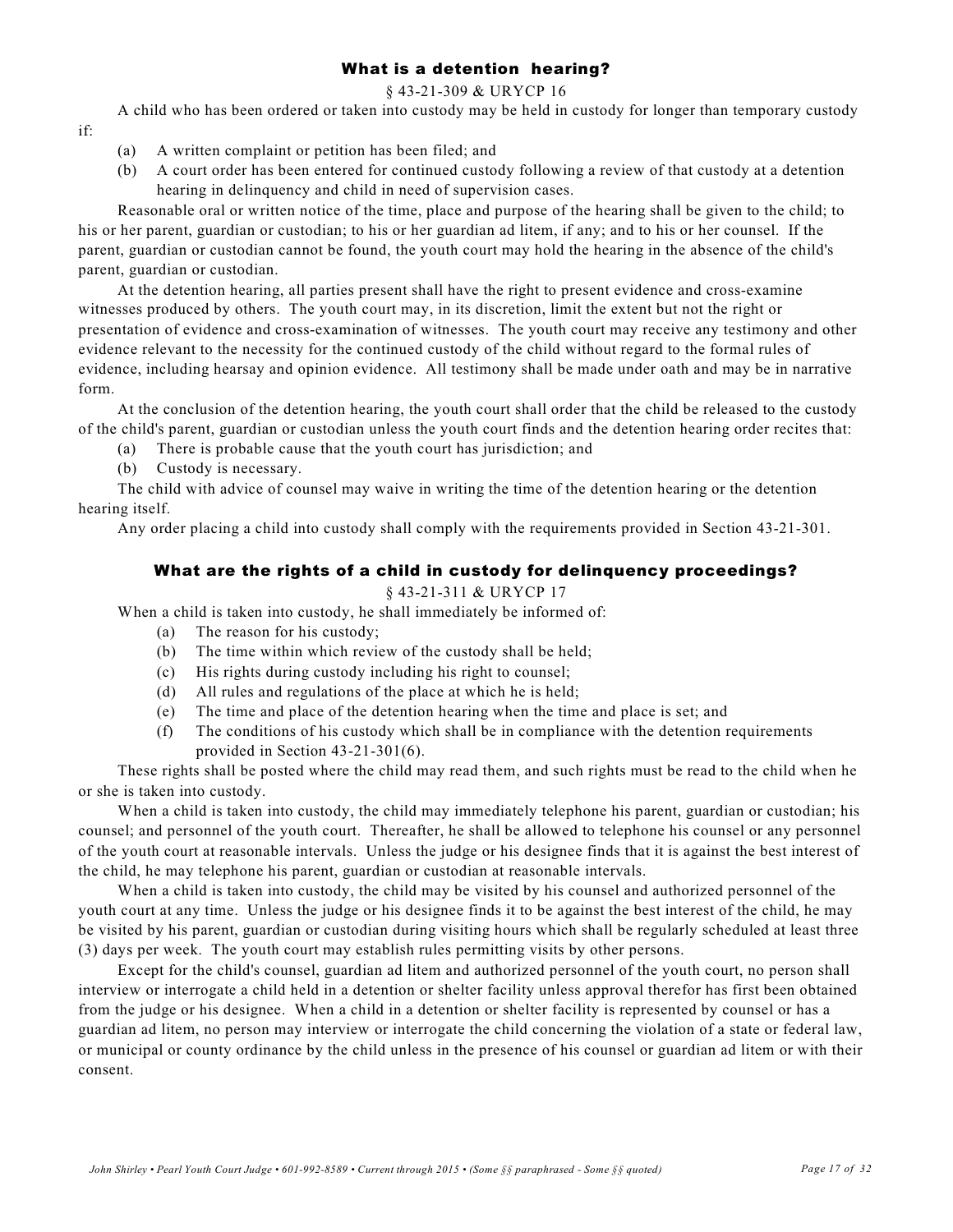# **What is the procedure to seek to have a child released from custody after the initial detention hearing or shelter hearing?**

§ 43-21-313 & URYCP 18

A child held in custody under order of the youth court shall be released upon a finding that a change of circumstances makes continued custody unnecessary.

A written request for the release of the child from custody, setting forth the changed circumstances, may be filed by the child; by the child's parent, guardian or custodian; by the child's counsel; or by the child's guardian ad litem, if any.

Based upon the facts stated in the request, the judge may direct that a hearing be held at a date, time and place as fixed by the youth court. Reasonable notice of the hearing shall be given to the child; his parent, guardian or custodian; his counsel; and his guardian ad litem, if any, prior to the hearing. At the hearing, upon receiving evidence, the youth court may grant or deny the request.

A child held in custody in violation of Section 43-21-301(6) shall be immediately transferred to a proper juvenile facility.

## **What happens when a child is placed in a detention center?**

#### § 43-21-321

All juveniles shall undergo a health screening within one (1) hour of admission to any juvenile detention center, or as soon thereafter as reasonably possible.

If the screening instrument indicates that a juvenile is in need of emergency medical care or mental health intervention services, the detention staff shall refer those juveniles to the proper health care facility or community mental health service provider for further evaluation, as soon as reasonably possible. If the screening instrument indicates that the juvenile is in need of emergency medical care or mental health intervention services, the detention staff shall refer the juvenile to the proper health care facility or community mental health service provider for further evaluation, recommendation and referral for treatment, if necessary, within forty-eight (48) hours, excluding Saturdays, Sundays and statutory state holidays.

All juveniles shall receive a thorough orientation to the center's procedures, rules, programs and services. The intake process shall operate twenty-four (24) hours per day.

The directors of all of the juvenile detention centers shall amend or develop written procedures for admission of juveniles who are new to the system.

If a student's detention will cause him or her to miss one or more days of school the detention center staff shall notify school district officials where the detainee last attended school by the first school day following the student's placement in the facility.

All juvenile detention centers shall adhere to minimum standards described in § 43-21-321(6).

# **Is there a duty to inform if child abuse or neglect is suspected?**

§ 43-21-353

Any person having reasonable cause to suspect that a child is a neglected child or an abused child, shall cause an oral report to be made immediately by telephone or otherwise and followed as soon thereafter as possible by a report in writing to DHS. **Penalty for failure to comply is up to one year in jail and up to a \$5,000 fine.**

DHS shall immediately make a referral to the youth court intake unit.

Where appropriate, DHS shall make a referral to the youth court prosecutor.

Upon receiving a report that a child has been sexually abused, or burned, tortured, mutilated or otherwise physically abused in such a manner as to cause serious bodily harm, or upon receiving any report of abuse that would be a felony under state or federal law, DHS shall immediately notify the law enforcement agency in whose jurisdiction the abuse occurred and shall notify the appropriate prosecutor within forty-eight (48) hours, and DHS shall have the duty to provide the law enforcement agency all the names and facts known at the time of the report.

The law enforcement agency and DHS shall investigate the reported abuse immediately and shall file a preliminary report with the appropriate prosecutor's office within twenty-four (24) hours and shall make additional reports as new or additional information or evidence becomes available. DHS shall advise the clerk of the youth court and the youth court prosecutor of all cases of abuse reported to the department within seventy-two (72) hours and shall update such report as information becomes available.

Any report to DHS shall contain the names and addresses of the child and his parents or other persons responsible for his care, if known, the child's age, the nature and extent of the child's injuries, including any evidence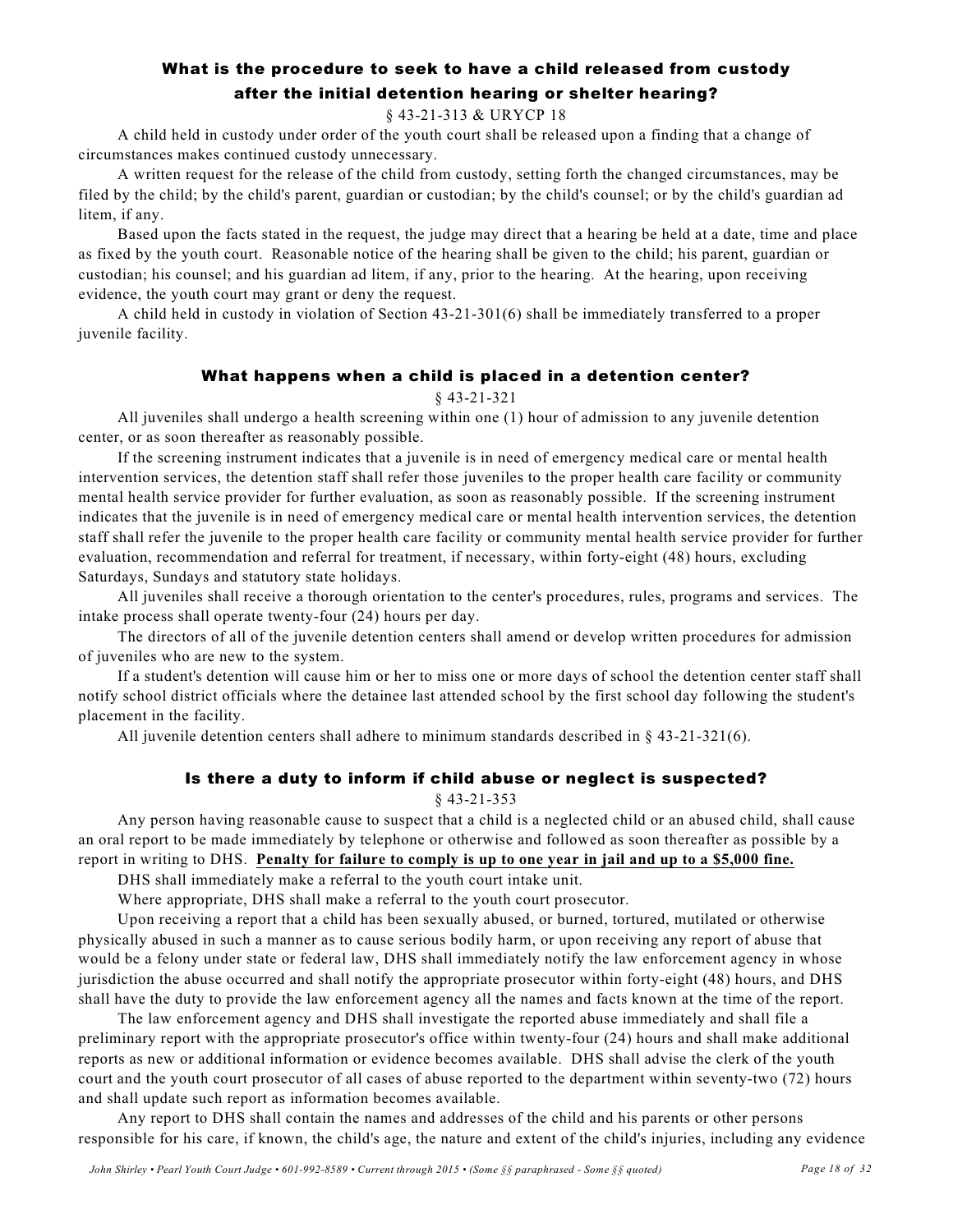of previous injuries and any other information that might be helpful in establishing the cause of the injury and the identity of the perpetrator.

Reports of abuse and neglect made under this chapter and the identity of the reporter are confidential.

## **What is the intake procedure?**

## § 43-21-357 & URYCP 8

- 1. After receiving a report, the youth court intake unit shall promptly make a preliminary inquiry to determine whether the interest of the child, other children in the same environment or the public requires the youth court to take further action.
- 2. The youth court intake unit may request or the youth court may order DHS to make an investigation or report concerning the child and any other children in the same environment, and present the findings thereof to the youth court intake unit.
- 3. If the youth court intake unit receives a neglect or abuse report, the youth court intake unit shall immediately forward the complaint to DHS to promptly make an investigation or report concerning the child and any other children in the same environment and promptly present the findings thereof to the youth court intake unit. If it appears from the preliminary inquiry that the child or other children in the same environment are within the jurisdiction of the court, the youth court intake unit shall recommend to the youth court:
	- (a) That the youth court take no action;
	- (b) That an informal adjustment be made;
	- (c) That DHS monitor the child, family and other children in the same environment;
	- (d) That the child is warned or counseled informally; or
	- (e) That a petition be filed.
- 4. After the youth court intake unit makes a recommendation to the youth court, the youth court shall then, without a hearing:
	- (a) Order that no action be taken;
	- (b) Order that an informal adjustment be made;
	- (c) Order that DHS monitor the child, family and other children in the same environment;
	- (d) Order that the child is warned or counseled informally; or
	- (e) Order that a petition be filed.
- 5. If the preliminary inquiry discloses that a child needs emergency medical treatment, the judge may order the necessary treatment.

## **What is an informal adjustment?**

§ 43-21-401 & URYCP 8

Informal adjustment shall include:

- (a) the giving of counsel and advice to the child and his parent, guardian or custodian;
- (b) referrals to public and private agencies which may provide benefits, guidance or services to the child and his parent, guardian or custodian;
- (c) temporary placement of the child or supervision by the youth court counselor with the consent of the child and his parent, guardian or custodian, subject to youth court review.

Informal adjustment may be commenced after the filing of a petition, if authorized by the court.

If the child and his parent, guardian or custodian agree to participate in an informal adjustment process, the defense of a failure to provide a speedy trial is waived and a petition may be filed if the informal adjustment process is unsuccessfully terminated.

## **What is the process for an informal adjustment?**

§ 43-21-403, § 43-21-405, § 43-21-407, URYCP 8

The child and his parent, guardian or custodian shall be requested by letter, telephone or otherwise to attend a conference at a designated date, time and place. At the time the request to attend the conference is made, the child and his parent, guardian or custodian shall be informed that attendance at the conference is voluntary and that they may be represented by counsel or other person of their choice at the conference.

The informal adjustment process shall be initiated with an informal adjustment conference conducted by an informal adjustment counselor appointed by the judge or his designee.

If the child and his parent, guardian or custodian appear at the informal adjustment conference without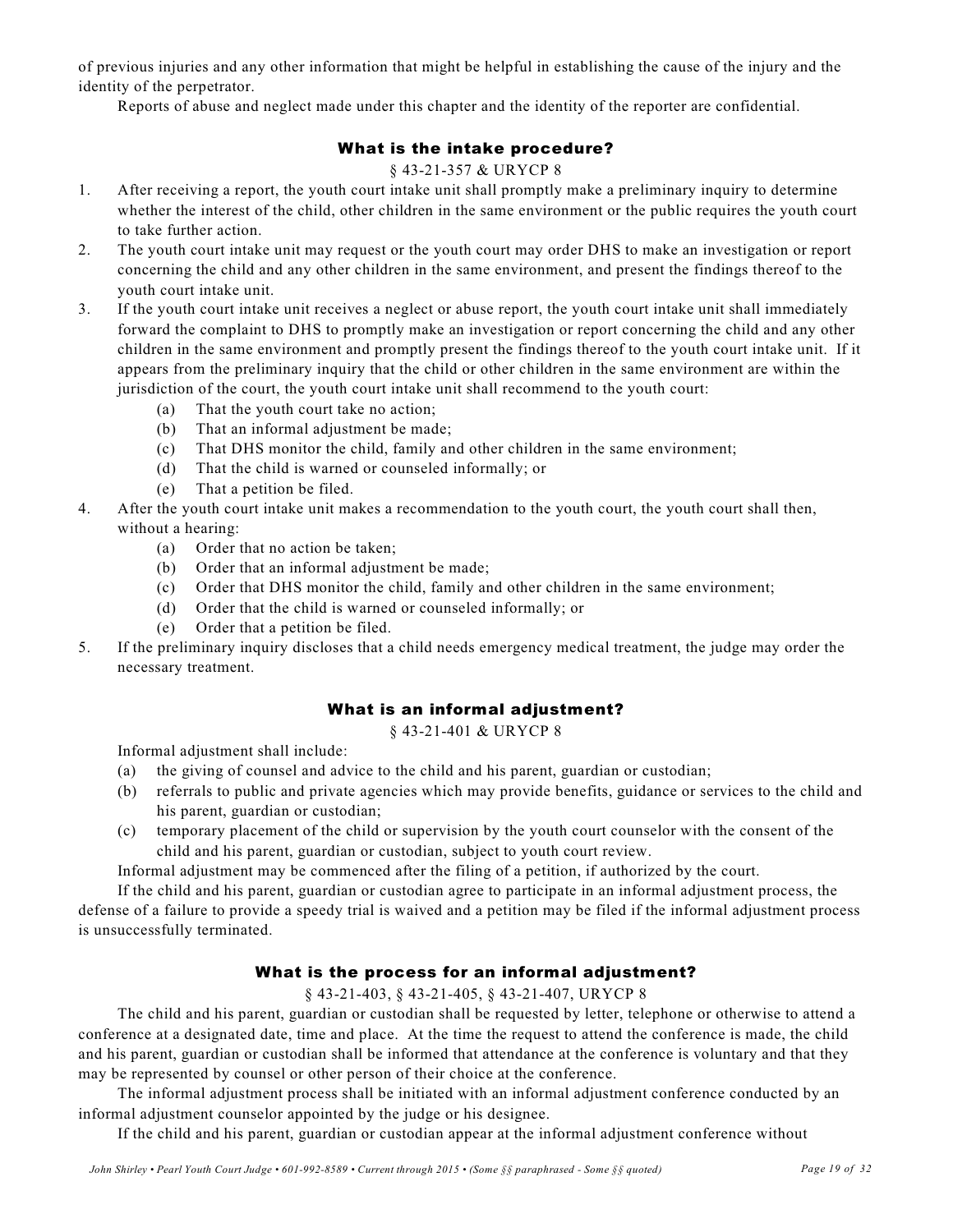counsel, the informal adjustment counselor shall, at the commencement of the conference, inform them of their right to counsel, the child's right to appointment of counsel and the right of the child to remain silent. If either the child or his parent, guardian or custodian indicates a desire to be represented by counsel, the informal adjustment counselor shall adjourn the conference to afford an opportunity to secure counsel.

At the beginning of the informal adjustment conference, the informal adjustment counselor shall inform the child and his parent, guardian or custodian:

- (a) That information has been received concerning the child which appears to establish jurisdiction of the youth court;
- (b) The purpose of the informal adjustment conference;
- (c) That during the informal adjustment process no petition will be filed;
- (d) That the informal adjustment process is voluntary with the child and his parent, guardian or custodian and that they may withdraw from the informal adjustment at any time; and
- (e) The circumstances under which the informal adjustment process can be terminated under Section 43-21- 407.

The informal adjustment counselor shall then discuss with the child and his parent, guardian or custodian:

- (a) Recommendations for actions or conduct in the interest of the child to correct the conditions of behavior or environment which may exist;
- (b) Continuing conferences and contacts with the child and his parent, guardian or custodian by the informal adjustment counselor or other authorized persons; and
- (c) The child's general behavior, his home and school environment and other factors bearing upon the proposed informal adjustment.

After the parties have agreed upon the appropriate terms and conditions of informal adjustment, the informal adjustment counselor and the child and his parent, guardian or custodian shall sign a written informal adjustment agreement setting forth the terms and conditions of the informal adjustment. The informal adjustment agreement may be modified at any time upon the consent of all parties to the informal adjustment conference.

The informal adjustment process shall not continue beyond a period of six (6) months from its commencement unless extended by the youth court for an additional period not to exceed six (6) months by court authorization prior to the expiration of the original six-month period. In no event shall the custody or supervision of a child which has been placed with the Department of Public Welfare be continued or extended except upon a written finding by the youth court judge or referee that reasonable efforts have been made to maintain the child within his own home, but that the circumstances warrant his removal and there is no reasonable alternative to custody, and that reasonable efforts will continue to be made towards reunification of the family.

If it appears to the informal adjustment counselor that the child and his parent, guardian or custodian:

- (a) have complied with the terms and conditions of the informal adjustment agreement; and
- (b) have received the maximum benefit from the informal adjustment process, the informal adjustment counselor shall terminate the informal adjustment process and dismiss the child without further proceedings. The informal adjustment counselor shall notify the child and his parent, guardian or custodian in writing of the satisfactory completion of the informal adjustment and report such action to the youth court.

If it appears to the informal adjustment counselor that further efforts at informal adjustment would not be in the best interests of the child or the community, or that the child or his parent, guardian or custodian:

- (a) denies the jurisdiction of the youth court;
- (b) declines to participate in the informal adjustment process;
- (c) expresses a desire that the facts be determined by the youth court;
- (d) fails without reasonable excuse to attend scheduled meetings;
- (e) appears unable or unwilling to benefit from the informal adjustment process, the informal adjustment counselor shall terminate the informal adjustment process. If the informal adjustment process is so terminated, the intake unit shall reinitiate the intake procedure under Section 43-21-357. Even if the informal adjustment process has been so terminated, the intake unit shall not be precluded from reinitiating the informal adjustment process.

# **Petition for adjudication of abuse or neglect**

§ 43-21-455, § 43-21-457, § 43-21-459, URYCP 20

The petition shall set forth plainly and concisely with particularity: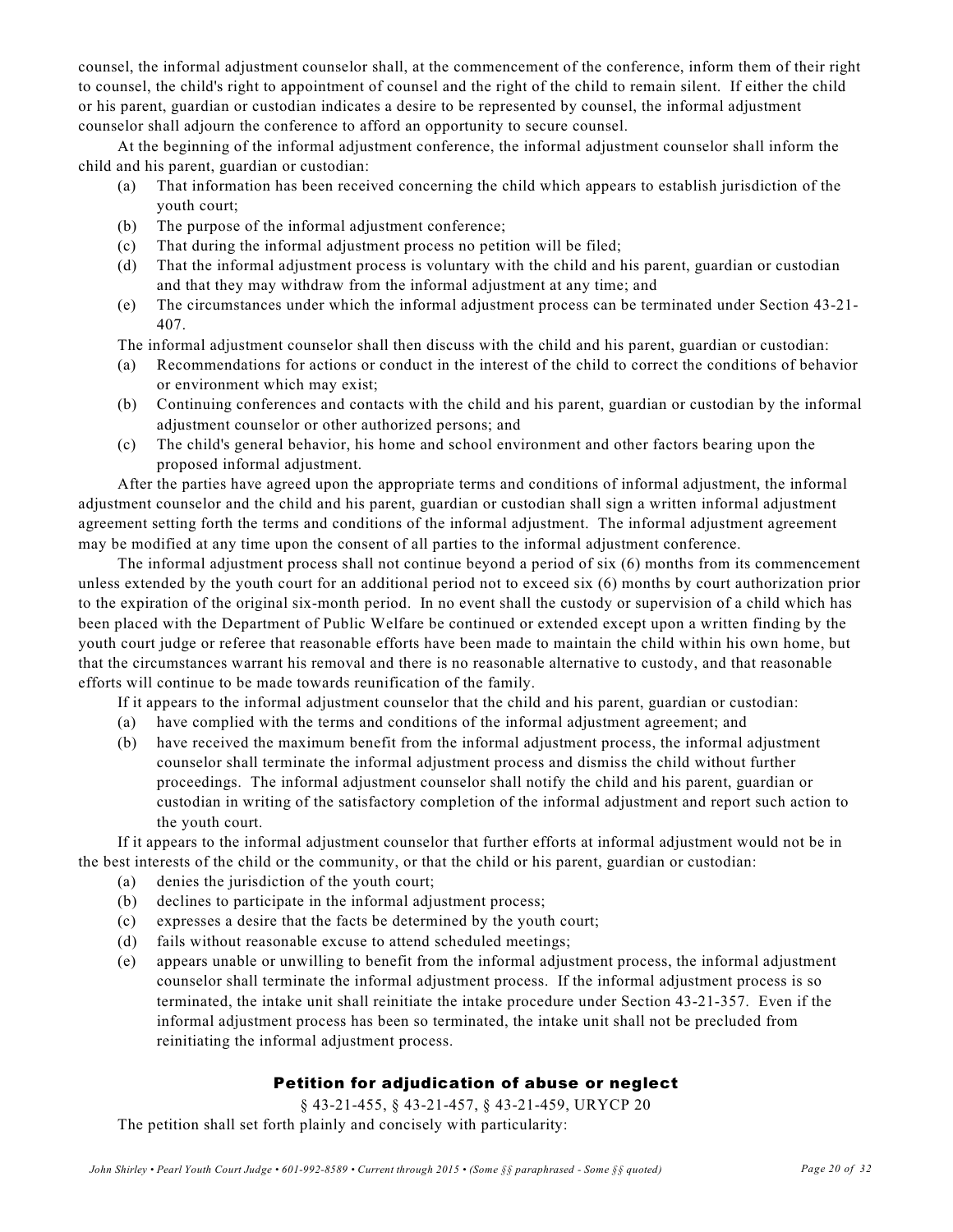- (a) identification of the child, including his full name, birth date, age, sex and residence;
- (b) identification of the parent, guardian or custodian including the name and residence of the child's parents, the name and residence of the child's legal guardian, if there be one, any person or agency in whose custody the child may be and the child's nearest relative if no parent or guardian be known;
- (c) a statement of the facts, including the facts which bring the child within the jurisdiction of the youth court and which show the child is a a neglected child or an abused child;
- (d) a prayer for the type of adjudicatory relief sought; and
- (e) if any of the facts herein required are not known by the petitioner.

Two (2) or more children may be the subject of the same petition if they are siblings and they are alleged to be neglected or abused from a common source of mistreatment or neglect.

The petition may be amended at any time, on order, for good cause shown so long as there is no prejudice to the parties and no party shall be required to file a responsive pleading.

## **Petition for adjudication of delinquency of child in need of supervision**

§ 43-21-455, § 43-21-457, § 43-21-459, URYCP 20

The petition shall set forth plainly and concisely with particularity:

- (a) identification of the child, including his full name, birth date, age, sex and residence;
- (b) identification of the parent, guardian or custodian including the name and residence of the child's parents, the name and residence of the child's legal guardian, if there be one, any person or agency in whose custody the child may be and the child's nearest relative if no parent or guardian be known;
- (c) a statement of the facts, including the facts which bring the child within the jurisdiction of the youth court and which show the child is a delinquent child, a child in need of supervision, a neglected child or an abused child;
- (d) in petitions alleging delinquency, a citation of the statute or ordinance which the child is alleged to have violated. Error in or omission of the citation shall not be grounds for dismissing the petition or for a reversal of the adjudication based thereon if the error or omission did not mislead the child to his prejudice.
- (e) a prayer for the type of adjudicatory relief sought;
- (f) if any of the facts herein required are not known by the petitioner;
- (g) where the child is alleged to be a delinquent child, the petition must recite factual allegations with the same particularity required in a criminal indictment but need not have the technical form of a criminal indictment.

Two (2) or more offenses may, in the discretion of the youth court, be alleged in the same petition in a separate count for each offense.

The petition may contain a motion to transfer.

The petition may be amended at any time, on order, for good cause shown so long as there is no prejudice to the parties and no party shall be required to file a responsive pleading.

#### **What is the process for serving the summons?**

§ 43-21-501 thru § 43-509 & URYCP 22

## **Summons to be served on**:

- (a) The child named in the petition;
- (b) The person or persons who have custody or control of the child;
- (c) The parent or guardian of the child if such parent or guardian does not have custody of the child; and
- (d) Any other person whom the court deems necessary.

#### **Method of service of summons**:

- (a) Personally by delivery of a copy of the summons with a copy of the petition in a sealed envelope attached to the summons;
- (b) Service of the summons and petition, motions, notices and all other papers upon a child who has not reached his fourteenth birthday shall be effectuated by making service upon his parent, guardian or custodian and guardian ad litem, if any;
- (c) If any parent or guardian does not reside within the state or cannot be located therein, the clerk shall issue summons to the guardian ad litem. If the name and post office address of the parent or guardian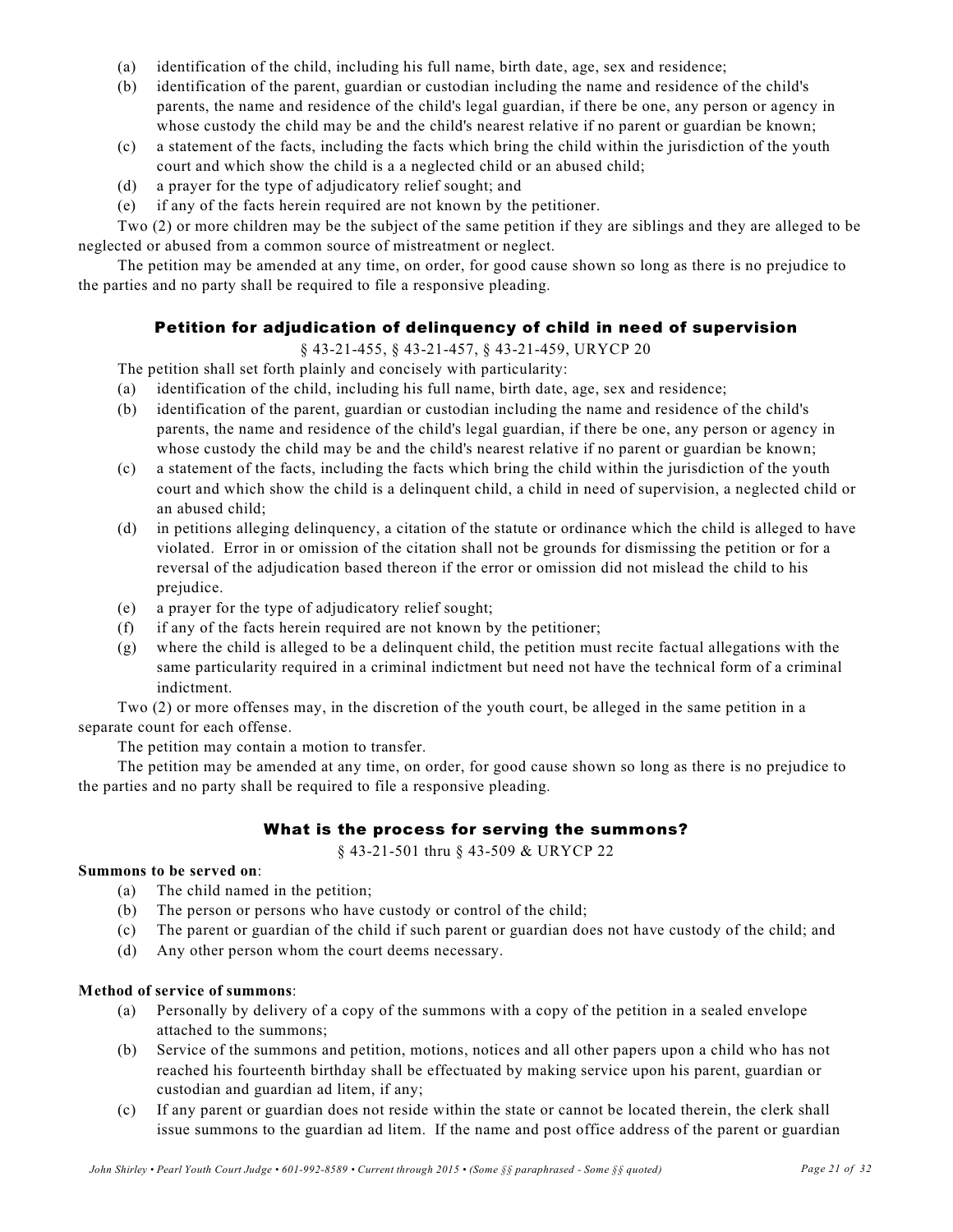who does not reside within the state or cannot be located therein can be ascertained, the clerk shall mail by "certified mail" ten (10) days before the date set for the hearing a copy of the summons with a copy of the petition attached to the summons to such parent or guardian. The clerk shall note the fact of such mailing upon the court docket. Ten (10) days after the summons has been mailed, the youth court may take jurisdiction as if summons had been personally served as herein provided.

- (d) The service of summons shall be made by any person appointed by the youth court judge.
- (e) Unless otherwise provided in this chapter, notice of the time, date, place and purpose of any hearing other than adjudicatory and transfer hearings shall be given to all parties in person in court or by mail, or in any other manner as the youth court may direct.

#### **Time frame for service**:

Not less than three (3) days before the date set for the adjudicatory hearing.

#### **Can service on an adult be waived?**

A party other than the child may waive service of summons on himself by written stipulation or by voluntary appearance at the hearing and in the case of written stipulation or voluntary appearance, the youth court may, in its discretion, proceed to a hearing regardless of the date set for the hearing if all other parties are properly before the youth court. At the time of the waiver, a copy of the petition shall be given to the party.

#### **Can service on a child be waived?**

The child may waive the three (3) days' time before the hearing, and the youth court may, in its discretion, proceed to a hearing regardless of the date set for the hearing if all other parties are properly before the youth court and the youth court finds all of the following:

- (a) the child fully understands his rights and fully understands the potential consequences of the hearing;
- (b) the child voluntarily, intelligently, and knowingly waives his rights to three (3) days' time before the hearing;
- (c) the child is effectively represented by counsel; and
- (d) the child has had in fact sufficient time to prepare.

#### **What if someone who is served fails to obey the summons?**

If any person summoned as herein provided shall without reasonable cause (the judge to determine what is reasonable cause) fails to appear, he may be proceeded against for contempt of court. In case the summons cannot be served or the parties served with summons fail to obey the same, or in any case when it shall be made to appear to the youth court that the service of summons will be ineffectual or the welfare of a child requires that he shall be brought forthwith into the custody of the youth court, a warrant or custody order may be issued against the parent, parents, guardian or custodian or against the child.

#### **How is an adjudication hearing scheduled?**

#### § 43-21-551 & URYCP 24

Unless the hearing is continued upon a showing of good cause or the person who is a subject to the cause has admitted the allegations of the petition, an adjudicatory hearing shall be held within ninety (90) days after the filing of the petition to determine whether there is legally sufficient evidence to find that the child is a delinquent child, a child in need of supervision, a neglected child or an abused child. If the adjudicatory hearing is not held within the ninety (90) days, the petition shall be dismissed with prejudice.

If the child is in detention, the hearing shall be held as soon as possible but not later than twenty-one (21) days after the child is first detained by the youth court unless the hearing be postponed:

- (a) upon motion of the child;
- (b) where process cannot be completed; or
- (c) upon a judicial finding that a material witness is not presently available. If the adjudicatory hearing is not held or postponed for the aforesaid reasons, the child may be released from detention.

If the child is held in shelter, the hearing shall be held as soon as possible but not later than thirty (30) days after the child is first taken into custody unless the hearing is postponed:

(a) upon motion of the child;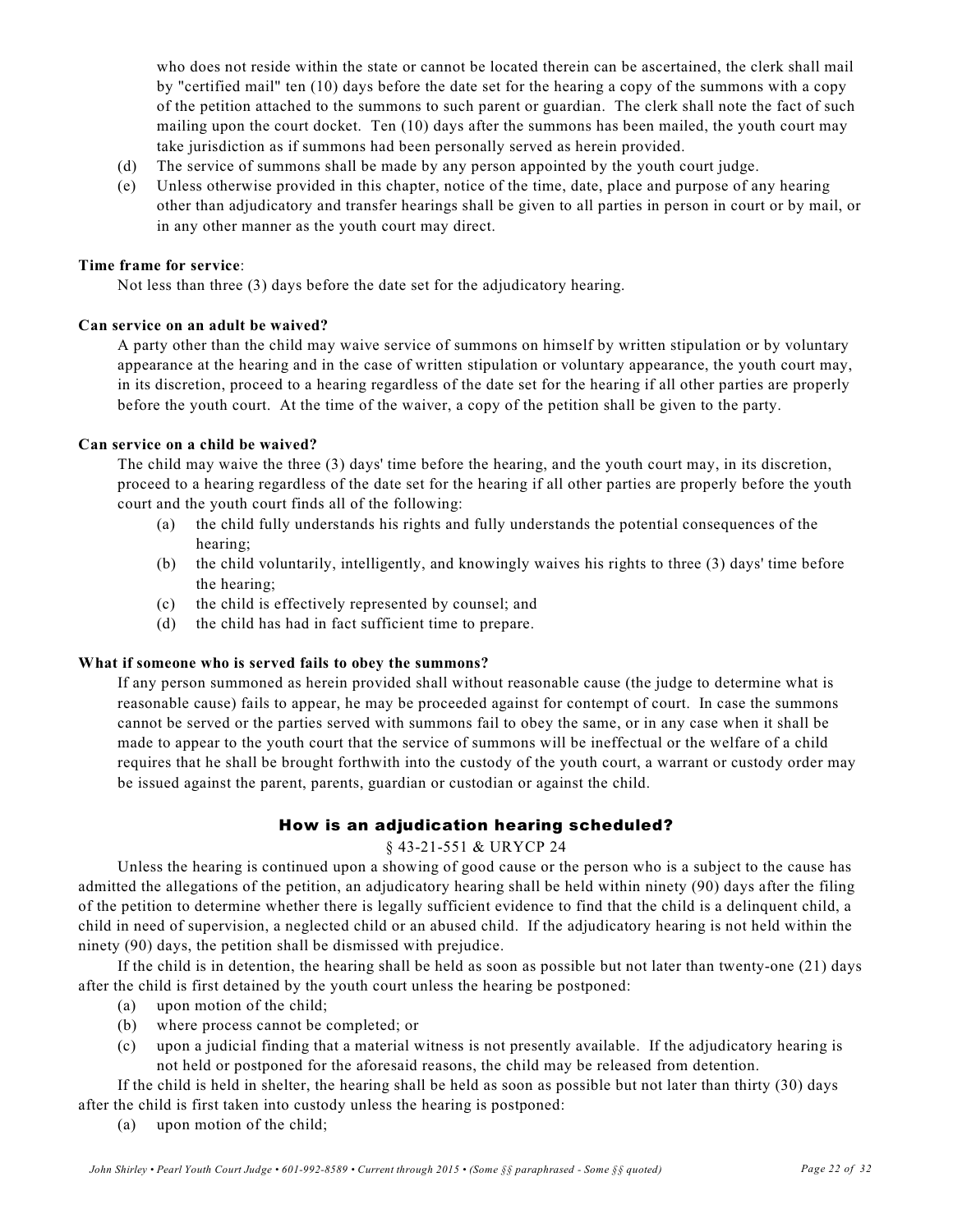- (b) where process cannot be completed; or
- (c) upon a judicial finding that a material witness is not presently available. If the adjudicatory hearing is not held or postponed for the aforesaid reasons, the child may be released from shelter.

## **What if the adjudication is uncontested?**

## § 43-21-553 & URYCP 24

At any time after the petition has been filed, all parties to the cause may appear before the judge and admit the allegations of the petition. The judge may accept this admission as proof of the allegations if the judge finds that:

- (a) the parties making the admission fully understand their rights and fully understand the potential consequences of their admission to the allegations;
- (b) the parties making the admission voluntarily, intelligently and knowingly admit to all facts necessary to constitute a basis for court action under this chapter;
- (c) the parties making the admission have not in the reported admission to the allegation set forth facts that, if found to be true, constitute a defense to the allegation; and
- (d) the child making the admission is effectively represented by counsel.

## **Is plea bargaining allowed?**

## § 43-21-555

Under no circumstances shall the party or the prosecutor engage in discussion for the purpose of agreeing to exchange concessions by the prosecutor for the party's admission to the petition.

## **What is the procedure for an adjudication hearing?**

## § 43-21-557 & URYCP 24

At the beginning of each adjudicatory hearing, the youth court shall:

- (a) verify the name, age and residence of the child who is the subject of the cause and ascertain the relationship of the parties, each to the other;
- (b) ascertain whether all necessary parties are present and identify all persons participating in the hearing;
- (c) ascertain whether the notice requirements have been complied with and, if not, whether the affected parties intelligently waived compliance in accordance with Section 43-21-507;
- (d) explain to the parties the purpose of the hearing and the possible dispositional alternatives thereof; and
- (e) explain to the parties:
	- (i) the right to counsel;
	- (ii) the right to remain silent;
	- (iii) the right to subpoena witnesses;
	- (iv) the right to cross-examine witnesses testifying against him; and
	- (v) the right to appeal.

The youth court should then ascertain whether the parties before the youth court are represented by counsel. If a party before the youth court is not represented by counsel, the youth court shall ascertain whether the party understands his right to counsel. If the party wishes to retain counsel, the youth court shall continue the hearing for a reasonable time to allow the party to obtain and consult with counsel of his choosing. If an indigent child does not have counsel, the youth court shall appoint counsel to represent the child and shall continue the hearing for a reasonable time to allow the child to consult with his appointed counsel.

The youth court may then inquire whether the parties admit or deny the allegations in the petition.

The youth court may at any time terminate the proceedings and dismiss the petition if the youth court finds such action to be conducive to the welfare of the child and in the best interest of the state.

# **What evidence is admissible during an adjudication hearing?**

#### § 43-21-559

- (1) Only evidence which has been formally admitted at the adjudicatory hearing. All testimony shall be under oath and may be in narrative form. In proceedings to determine whether a child is a delinquent child or a child in need of supervision, the youth court shall admit any evidence that would be admissible in a criminal proceeding. In proceedings to determine whether a child is a neglected child or an abused child, the youth court shall admit any evidence that would be admissible in a civil proceeding.
- (2) An out-of-court admission by the child, even if otherwise admissible, shall be insufficient to support an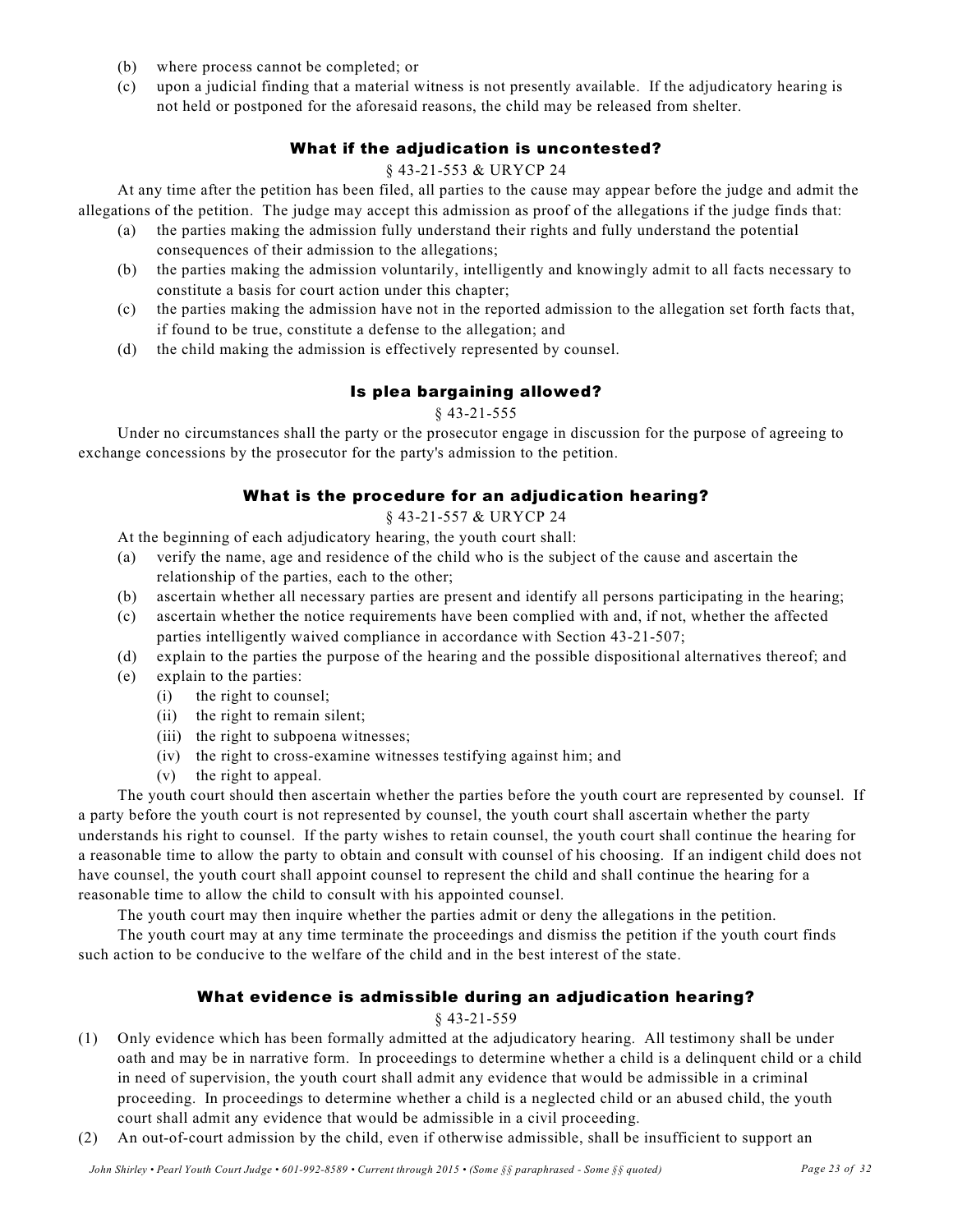adjudication that the child is a delinquent child unless the admission is corroborated in whole or in part by other competent evidence.

- (3) Members of the youth court staff may appear as witnesses except that no member of the youth court staff may testify as to an admission or confession made to him.
- (4) At the conclusion of the evidence, the youth court shall give the parties an opportunity to present oral argument.

## **What is the burden of proof at an adjudication hearing?**

§ 43-21-561

If allegation of delinquency or child in need of supervision, proof required is beyond a reasonable doubt. If allegation of abuse or neglect, proof required is by a preponderance of the evidence.

Upon a written motion by a party, the youth court shall make written findings of fact and conclusions of law upon which it relies for the adjudication.

No adjudication shall be deemed a conviction. A person in whose interest proceedings have been brought in the youth court may deny, without any penalty, the existence of those proceedings and any adjudication made in those proceedings.

Except for the right of a defendant or prosecutor in criminal proceedings and a respondent or a youth court prosecutor in youth court proceedings to cross-examine a witness, including a defendant or respondent, to show bias or interest, no adjudication shall be used for impeachment purposes in any court.

# **How is a disposition hearing scheduled?**

## § 43-21-601 & URYCP 26-27

When a child has been adjudicated, the youth court shall immediately set a time and place for a disposition hearing which shall be separate, distinct and subsequent to the adjudicatory hearing. The disposition hearing, however, may be held immediately following the adjudicatory hearing unless a continuance is necessary to allow the parties to prepare for their participation in the proceedings.

If the child has been taken into custody, a disposition hearing shall be held within fourteen (14) days after the adjudicatory hearing unless good cause be shown for postponement.

# **What is the procedure for a disposition hearing?**

## § 43-21-603 & URYCP 26-27

- (1) At the beginning of each disposition hearing, the judge shall inform the parties of the purpose of the hearing.
- (2) All testimony shall be under oath unless waived by all parties and may be in narrative form. The court may consider any evidence that is material and relevant to the disposition of the cause, including hearsay and opinion evidence. At the conclusion of the evidence, the youth court shall give the parties an opportunity to present oral argument.
- (3) If the child has been adjudicated a delinquent child, before entering a disposition order, the youth court should consider, among others, the following relevant factors:
	- (a) The nature of the offense;
	- (b) The manner in which the offense was committed;
	- (c) The nature and number of a child's prior adjudicated offenses;
	- (d) The child's need for care and assistance;
	- (e) The child's current medical history, including medication and diagnosis;
	- (f) The child's mental health history, which may include, but not be limited to, the Massachusetts Youth Screening Instrument version 2 (MAYSI-2);
	- (g) Copies of the child's cumulative record from the last school of record, including special education records, if applicable;
	- (h) Recommendation from the school of record based on areas of remediation needed;
	- (i) Disciplinary records from the school of record; and
	- (j) Records of disciplinary actions outside of the school setting.
- (4) If the child has been adjudicated a child in need of supervision, before entering a disposition order, the youth court should consider, among others, the following relevant factors:
	- (a) The nature and history of the child's conduct;
	- (b) The family and home situation; and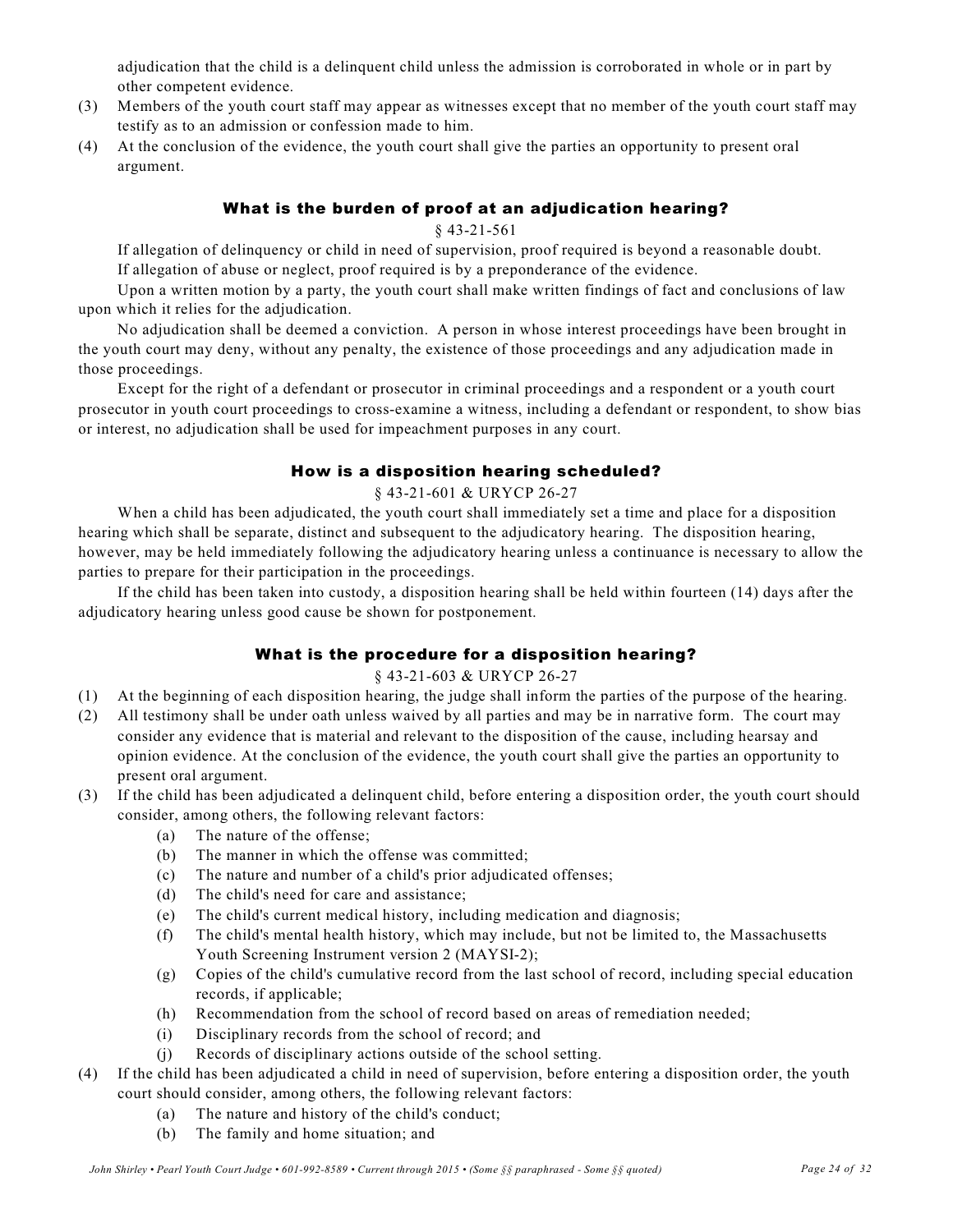- (c) The child's need of care and assistance.
- (5) If the child has been adjudicated a neglected child or an abused child, before entering a disposition order, the youth court shall consider, among others, the following relevant factors:
	- (a) The child's physical and mental conditions;
	- (b) The child's need of assistance;
	- (c) The manner in which the parent, guardian or custodian participated in, tolerated or condoned the abuse, neglect or abandonment of the child;
	- (d) The ability of a child's parent, guardian or custodian to provide proper supervision and care of a child; and
	- (e) Relevant testimony and recommendations, where available, from the foster parent of the child, the grandparents of the child, the guardian ad litem of the child, representatives of any private care agency that has cared for the child, the family protection worker or family protection specialist assigned to the case, and any other relevant testimony pertaining to the case.
- (6) After consideration of all the evidence and the relevant factors, the youth court shall enter a disposition order that shall not recite any of the facts or circumstances upon which the disposition is based, nor shall it recite that a child has been found guilty; but it shall recite that a child is found to be a delinquent child, a child in need of supervision, a neglected child or an abused child.
- (7) If the youth court orders that the custody or supervision of a child who has been adjudicated abused or neglected be placed with the Department of Human Services or any other person or public or private agency, other than the child's parent, guardian or custodian, the youth court shall find and the disposition order shall recite that:
	- (a) (i) Reasonable efforts have been made to maintain the child within his own home, but that the circumstances warrant his removal and there is no reasonable alternative to custody; or
		- (ii) The circumstances are of such an emergency nature that no reasonable efforts have been made to maintain the child within his own home, and that there is no reasonable alternative to custody; and
	- (b) That the effect of the continuation of the child's residence within his own home would be contrary to the welfare of the child and that the placement of the child in foster care is in the best interests of the child; or
	- (c) Reasonable efforts to maintain the child within his home shall not be required if the court determines that:
		- (i) The parent has subjected the child to aggravated circumstances, including, but not limited to, abandonment, torture, chronic abuse and sexual abuse; or
		- (ii) The parent has been convicted of murder of another child of that parent, voluntary manslaughter of another child of that parent, aided or abetted, attempted, conspired or solicited to commit that murder or voluntary manslaughter, or a felony assault that results in the serious bodily injury to the surviving child or another child of that parent; or
		- (iii) The parental rights of the parent to a sibling have been terminated involuntarily; and
		- (iv) That the effect of the continuation of the child's residence within his own home would be contrary to the welfare of the child and that placement of the child in foster care is in the best interests of the child.

Once the reasonable efforts requirement is bypassed, the court shall have a permanency hearing under Section 43-21-613 within thirty (30) days of the finding.

- (8) Upon a written motion by a party, the youth court shall make written findings of fact and conclusions of law upon which it relies for the disposition order. If the disposition ordered by the youth court includes placing the child in the custody of a training school, an admission packet shall be prepared for the child that contains the following information:
	- (a) The child's current medical history, including medications and diagnosis;
	- (b) The child's mental health history;
	- (c) Copies of the child's cumulative record from the last school of record, including special education records, if reasonably available;
	- (d) Recommendation from the school of record based on areas of remediation needed;
	- (e) Disciplinary records from the school of record; and
	- (f) Records of disciplinary actions outside of the school setting, if reasonably available.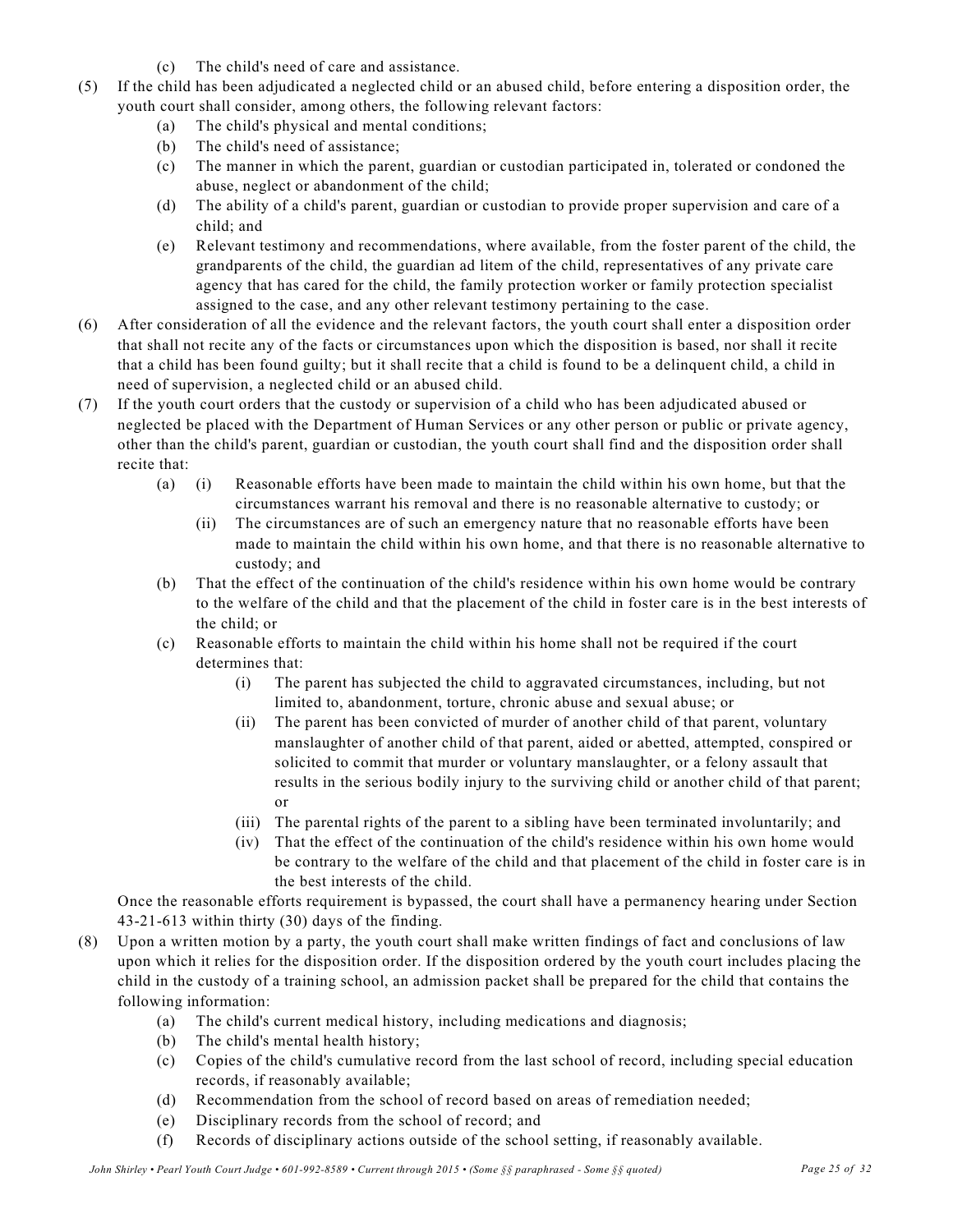Only individuals who are permitted under the Health Insurance Portability and Accountability Act of 1996 (HIPAA) shall have access to a child's medical records which are contained in an admission packet. The youth court shall provide the admission packet to the training school at or before the child's arrival at the training school. The admittance of any child to a training school shall take place between the hours of 8:00 a.m. and 3:00 p.m. on designated admission days.

(9) When a child in the jurisdiction of the Youth Court is committed to the custody of the Mississippi Department of Human Services and is believed to be in need of treatment for a mental or emotional disability or infirmity, the Department of Human Services shall file an affidavit alleging that the child is in need of mental health services with the Youth Court. The Youth Court shall refer the child to the appropriate community mental health center for evaluation pursuant to Section 41-21-67. If the prescreening evaluation recommends residential care, the Youth Court shall proceed with civil commitment pursuant to Sections 41-21-61 et seq., 43-21-315 and 43-21-611, and the Department of Mental Health, once commitment is ordered, shall provide appropriate care, treatment and services for at least as many adolescents as were provided services in fiscal year 2004 in its facilities.

## **What are the dispositional alternatives in delinquency cases?**

## § 43-21-605 & URYCP 26

- (1) In delinquency cases, the disposition order may include any of the following alternatives:
	- (a) Release the child without further action;
	- (b) Place the child in the custody of the parents, a relative or other persons subject to any conditions and limitations, including restitution, as the youth court may prescribe;
	- (c) Place the child on probation subject to any reasonable and appropriate conditions and limitations, including restitution, as the youth court may prescribe;
	- (d) Order terms of treatment calculated to assist the child and the child's parents or guardian which are within the ability of the parent or guardian to perform;
	- (e) Order terms of supervision which may include participation in a constructive program of service or education or civil fines not in excess of Five Hundred Dollars (\$ 500.00), or restitution not in excess of actual damages caused by the child to be paid out of his own assets or by performance of services acceptable to the victims and approved by the youth court and reasonably capable of performance within one (1) year;
	- (f) Suspend the child's driver's license by taking and keeping it in custody of the court for not more than one (1) year;
	- (g) Give legal custody of the child to any of the following:
		- (i) The Department of Human Services for appropriate placement; or
		- (ii) Any public or private organization, preferably community-based, able to assume the education, care and maintenance of the child, which has been found suitable by the court; or
		- (iii) The Division of Youth Services for placement in the least restrictive environment, except that no child under the age of ten (10) years shall be committed to the state training school. Only a child who has been adjudicated delinquent for a felony or who has been adjudicated delinquent three (3) or more times for a misdemeanor offense may be committed to the training school. For the purposes of this section, a misdemeanor offense does not include contempt of court for a probation violation, unless the probation violation constitutes a charge that would be a crime if committed by an adult. In the event a child is committed to the Oakley Youth Development Center by the court, the child shall be deemed to be committed to the custody of the Department of Human Services which may place the child in the Oakley Youth Development Center or another appropriate facility.

The training school may retain custody of the child until the child's twentieth birthday but for no longer. When the child is committed to the training school, the child shall remain in the legal custody of the training school until the child has made sufficient progress in treatment and rehabilitation and it is in the best interest of the child to release the child. However, the superintendent of the state training school, in consultation with the treatment team, may parole a child at any time he or she may deem it in the best interest and welfare of such child. Ten (10) business days before the parole, the training school shall notify the committing court of the pending release. The youth court may then arrange subsequent placement after a reconvened disposition hearing, except that the youth court may not recommit the child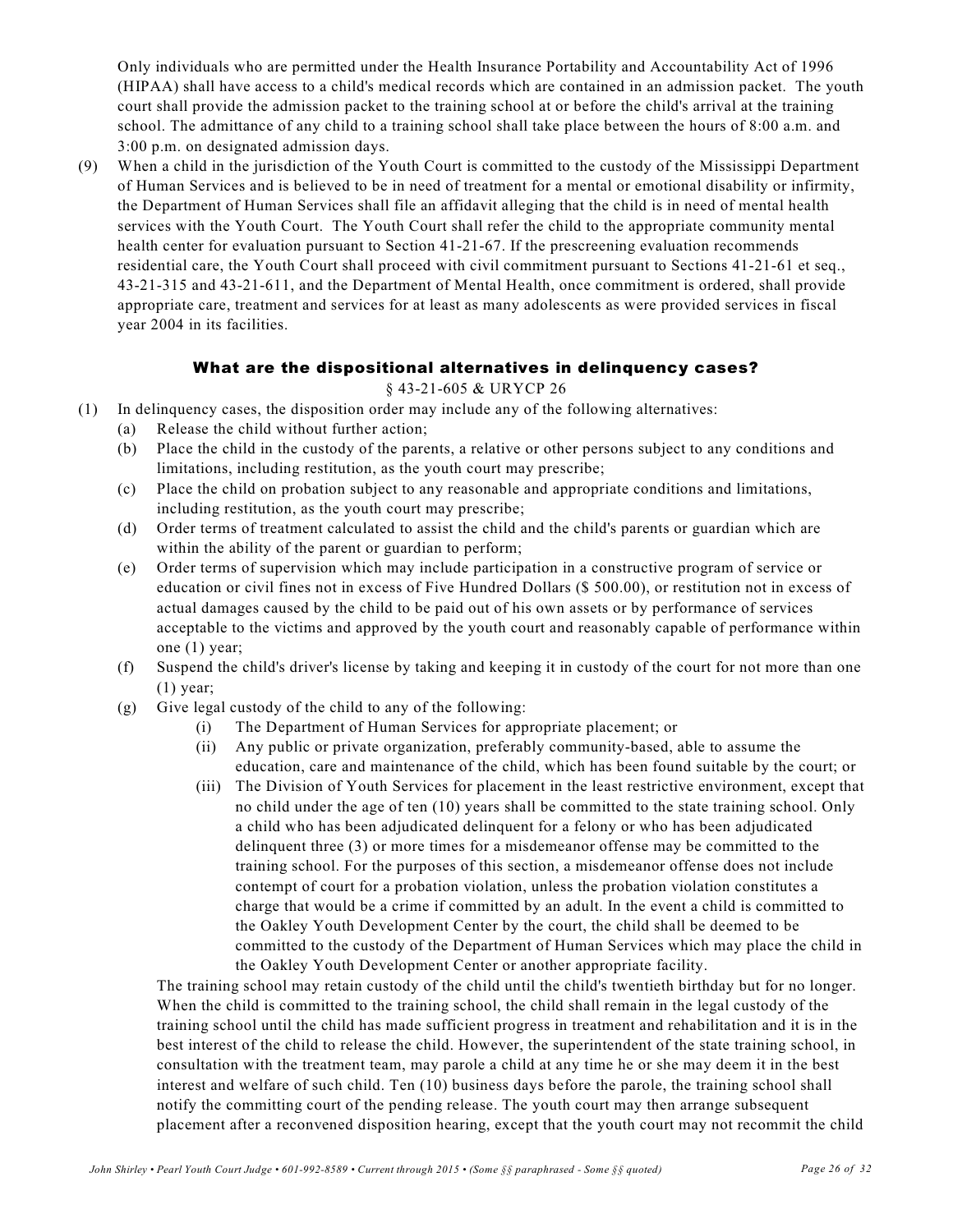to the training school or any other secure facility without an adjudication of a new offense or probation or parole violation. The Department of Human Services shall ensure that staffs create transition planning for youth leaving the facilities. Plans shall include providing the youth and his or her parents or guardian with copies of the youth's training school education and health records, information regarding the youth's home community, referrals to mental and counseling services when appropriate, and providing assistance in making initial appointments with community service providers. Before assigning the custody of any child to any private institution or agency, the youth court through its designee shall first inspect the physical facilities to determine that they provide a reasonable standard of health and safety for the child. No child shall be placed in the custody of the state training school for a status offense or for contempt of or revocation of a status offense adjudication unless the child is contemporaneously adjudicated for having committed an act of delinquency that is not a status offense. A disposition order rendered under this subparagraph shall meet the following requirements:

- 1. The disposition is the least restrictive alternative appropriate to the best interest of the child and the community;
- 2. The disposition allows the child to be in reasonable proximity to the family home community of each child given the dispositional alternatives available and the best interest of the child and the state; and
- 3. The disposition order provides that the court has considered the medical, educational, vocational, social and psychological guidance, training, social education, counseling, substance abuse treatment and other rehabilitative services required by that child as determined by the court;
- (h) Recommend to the child and the child's parents or guardian that the child attend and participate in the Youth Challenge Program under the Mississippi National Guard, as created in Section 43-27-203, subject to the selection of the child for the program by the National Guard; however, the child must volunteer to participate in the program. The youth court shall not order any child to apply for or attend the program;
- (i) (i) Adjudicate the juvenile to the Statewide Juvenile Work Program if the program is established in the court's jurisdiction. The juvenile and his or her parents or guardians must sign a waiver of liability in order to participate in the work program. The judge will coordinate with the youth services counselors as to placing participants in the work program;
	- (ii) The severity of the crime, whether or not the juvenile is a repeat offender or is a felony offender will be taken into consideration by the judge when adjudicating a juvenile to the work program. The juveniles adjudicated to the work program will be supervised by police officers or reserve officers. The term of service will be from twenty-four (24) to one hundred twenty (120) hours of community service. A juvenile will work the hours to which he or she was adjudicated on the weekends during school and weekdays during the summer. Parents are responsible for a juvenile reporting for work. Noncompliance with an order to perform community service will result in a heavier adjudication. A juvenile may be adjudicated to the community service program only two (2) times;
	- (iii) The judge shall assess an additional fine on the juvenile which will be used to pay the costs of implementation of the program and to pay for supervision by police officers and reserve officers. The amount of the fine will be based on the number of hours to which the juvenile has been adjudicated;
- (j) Order the child to participate in a youth court work program as provided in Section 43-21-627;
- (k) Order terms of house arrest under the intensive supervision program as created in Sections 47-5-1001 through 47-5-1015. The Department of Human Services shall take bids for the placement of juveniles in the intensive supervision program. The Department of Human Services shall promulgate rules regarding the supervision of juveniles placed in the intensive supervision program. For each county there shall be seventy-five (75) slots created in the intensive supervision program for juveniles. Any youth ordered into the intensive home-based supervision program shall receive comprehensive strength-based needs assessments and individualized treatment plans. Based on the assessment, an individualized treatment plan shall be developed that defines the supervision and programming that is needed by a youth. The treatment plan shall be developed by a multi-disciplinary team that includes the family of the youth whenever possible. The juvenile shall pay Ten Dollars (\$ 10.00) to offset the cost of administering the alcohol and drug test. The juvenile must attend school, alternative school or be in the process of working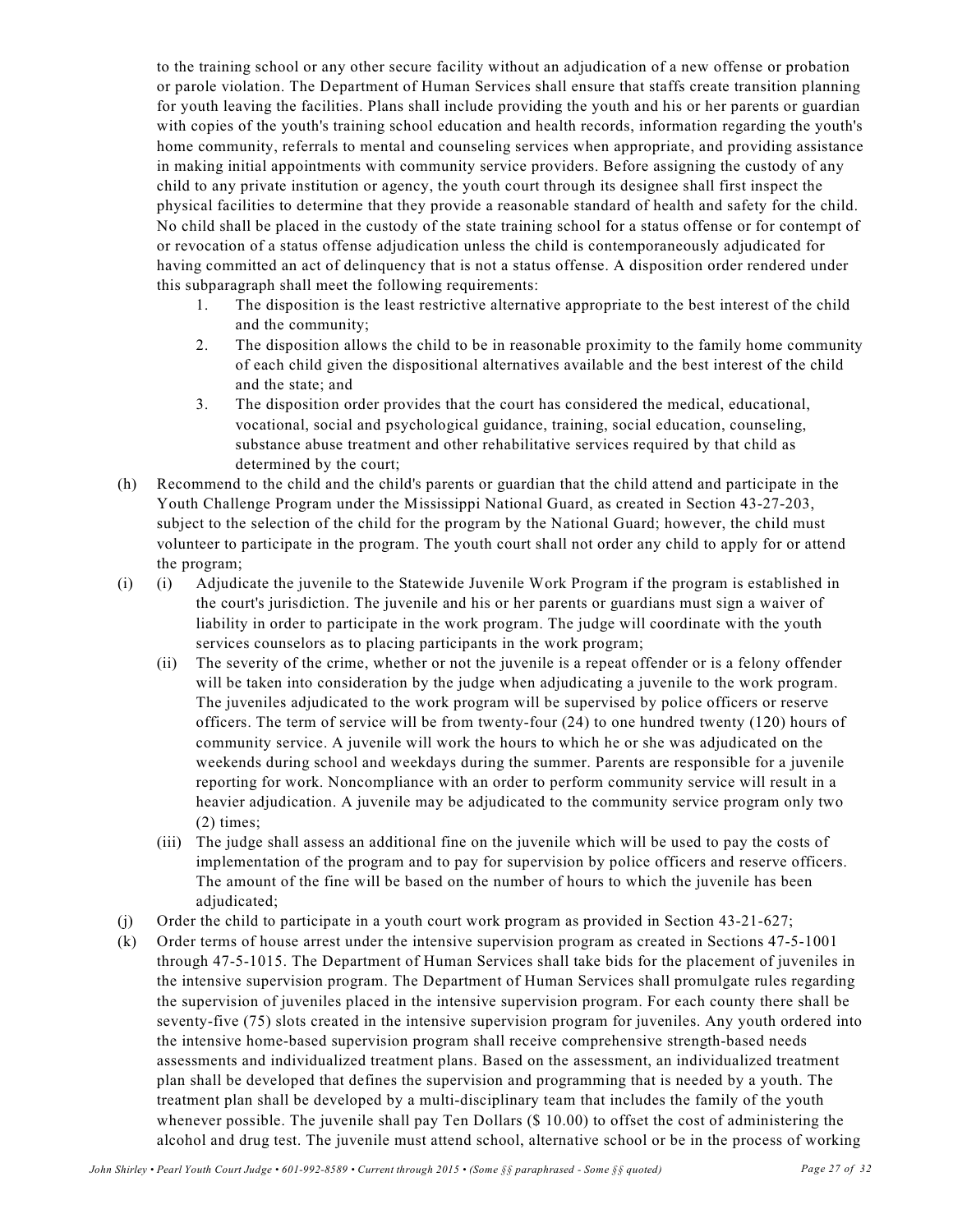toward a general educational development (GED) certificate;

(l) Order the child into a juvenile detention center operated by the county or into a juvenile detention center operated by any county with which the county in which the court is located has entered into a contract for the purpose of housing delinquents. The time period for detention cannot exceed ninety (90) days, and any detention exceeding forty-five (45) days shall be administratively reviewed by the youth court no later than forty-five (45) days after the entry of the order. At that time the youth court counselor shall review the status of the youth in detention and shall report any concerns to the court. The youth court judge may order that the number of days specified in the detention order be served either throughout the week or on weekends only. No first-time nonviolent youth offender shall be committed to a detention center for a period in excess of ninety (90) days until all other options provided for in this section have been considered and the court makes a specific finding of fact by a preponderance of the evidence by assessing what is in the best rehabilitative interest of the child and the public safety of communities and that there is no reasonable alternative to a nonsecure setting and therefore commitment to a detention center is appropriate.

If a child is committed to a detention center for ninety (90) days, the disposition order shall meet the following requirements:

- (i) The disposition order is the least restrictive alternative appropriate to the best interest of the child and the community;
- (ii) The disposition order allows the child to be in reasonable proximity to the family home community of each child given the dispositional alternatives available and the best interest of the child and the state; and
- (iii) The disposition order provides that the court has considered the medical, educational, vocational, social and psychological guidance, training, social education, counseling, substance abuse treatment and other rehabilitative services required by that child as determined by the court;
- (m) The judge may consider house arrest in an intensive supervision program as a reasonable prospect of rehabilitation within the juvenile justice system. The Department of Human Services shall promulgate rules regarding the supervision of juveniles placed in the intensive supervision program; or
- (n) Referral to A-team provided system of care services.
- (2) If a disposition order requires that a child miss school due to other placement, the youth court shall notify a child's school while maintaining the confidentiality of the youth court process. If a disposition order requires placement of a child in a juvenile detention facility, the facility shall comply with the educational services and notification requirements of Section 43-21-321.
- (3) In addition to any of the disposition alternatives authorized under subsection (1) of this section, the disposition order in any case in which the child is adjudicated delinquent for an offense under Section 63-11-30 shall include an order denying the driver's license and driving privileges of the child as required under Section 63-11-30(9).
- (4) If the youth court places a child in a state-supported training school, the court may order the parents or guardians of the child and other persons living in the child's household to receive counseling and parenting classes for rehabilitative purposes while the child is in the legal custody of the training school. A youth court entering an order under this subsection (4) shall utilize appropriate services offered either at no cost or for a fee calculated on a sliding scale according to income unless the person ordered to participate elects to receive other counseling and classes acceptable to the court at the person's sole expense.
- (5) Fines levied under this chapter shall be paid into the general fund of the county but, in those counties wherein the youth court is a branch of the municipal government, it shall be paid into the municipal treasury.
- (6) Any institution or agency to which a child has been committed shall give to the youth court any information concerning the child as the youth court may at any time require.
- (7) The youth court shall not place a child in another school district who has been expelled from a school district for the commission of a violent act. For the purpose of this subsection, "violent act" means any action which results in death or physical harm to another or an attempt to cause death or physical harm to another.
- (8) The youth court may require drug testing as part of a disposition order. If a child tests positive, the court may require treatment, counseling and random testing, as it deems appropriate. The costs of such tests shall be paid by the parent, guardian or custodian of the child unless the court specifically finds that the parent, guardian or custodian is unable to pay.
- (9) The Mississippi Department of Human Services, Division of Youth Services, shall operate and maintain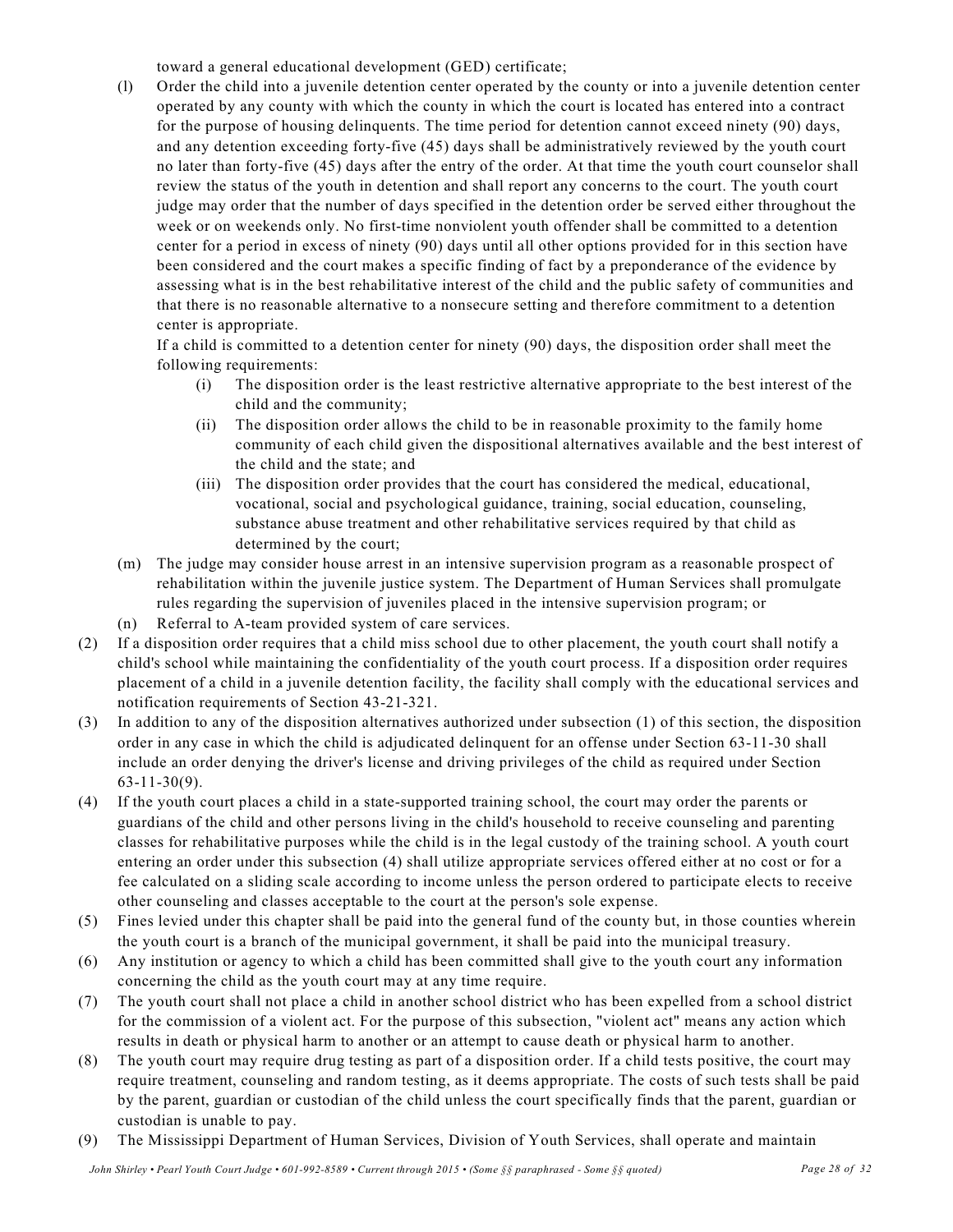services for youth adjudicated delinquent at the Oakley Youth Development Center. The program shall be designed for children committed to the training schools by the youth courts. The purpose of the program is to promote good citizenship, self-reliance, leadership and respect for constituted authority, teamwork, cognitive abilities and appreciation of our national heritage. The program must use evidenced-based practices and gender-specific programming and must develop an individualized and specific treatment plan for each youth. The Division of Youth Services shall issue credit towards academic promotions and high school completion. The Division of Youth Services may award credits to each student who meets the requirements for a general education development certification. The Division of Youth Services must also provide to each special education eligible youth the services required by that youth's individualized education plan.

## What are the dispositional alternatives in child in need of supervision cases?

§ 43-21-607 & URYCP 27

- (1) In children in need of supervision cases, the disposition order may include any of the following alternatives or combination of the following alternatives, giving precedence in the following sequence:
	- (a) Release the child without further action;
	- (b) Place the child in the custody of the parent, a relative or other person subject to any conditions and limitations as the youth court may prescribe;
	- (c) Place the child under youth court supervision subject to any conditions and limitations the youth court may prescribe;
	- (d) Order terms of treatment calculated to assist the child and the child's parent, guardian or custodian which are within the ability of the parent, guardian or custodian to perform;
	- (e) Order terms of supervision which may include participation in a constructive program of service or education or restitution not in excess of actual damages caused by the child to be paid out of his own assets or by performance of services acceptable to the parties and reasonably capable of performance within one  $(1)$  year;
	- (f) Give legal custody of the child to any of the following but in no event to any state training school;
		- (i) The Department of Human Services for appropriate placement which may include a wilderness training program; or
		- (ii) Any private or public organization, preferably community-based, able to assume the education, care and maintenance of the child, which has been found suitable by the court. Prior to assigning the custody of any child to any private institution or agency, the youth court through its designee shall first inspect the physical facilities to determine that they provide a reasonable standard of health and safety for the child; or
	- (g) Order the child to participate in a youth court work program as provided in Section 43-21-627.
- (2) The court may order drug testing as provided in Section 43-21-605(6).

## **What are the dispositional alternatives in neglect and abuse cases?**

#### § 43-21-609 & URYCP 27

In neglect and abuse cases, the disposition order may include any of the following alternatives, giving precedence in the following sequence:

- (a) Release the child without further action;
- (b) Place the child in the custody of his parents, a relative or other person subject to any conditions and limitations as the court may prescribe. If the court finds that temporary relative placement, adoption or foster care placement is inappropriate, unavailable or otherwise not in the best interest of the child, durable legal custody may be granted by the court to any person subject to any limitations and conditions the court may prescribe; such durable legal custody will not take effect unless the child or children have been in the physical custody of the proposed durable custodians for at least one (1) year under the supervision of the Department of Human Services. The requirements of Section 43-21-613 as to disposition review hearings does not apply to those matters in which the court has granted durable legal custody. In such cases, the Department of Human Services shall be released from any oversight or monitoring responsibilities;
- (c) Order terms of treatment calculated to assist the child and the child's parent, guardian or custodian which are within the ability of the parent, guardian or custodian to perform;
- (d) Order youth court personnel, the Department of Human Services or child care agencies to assist the child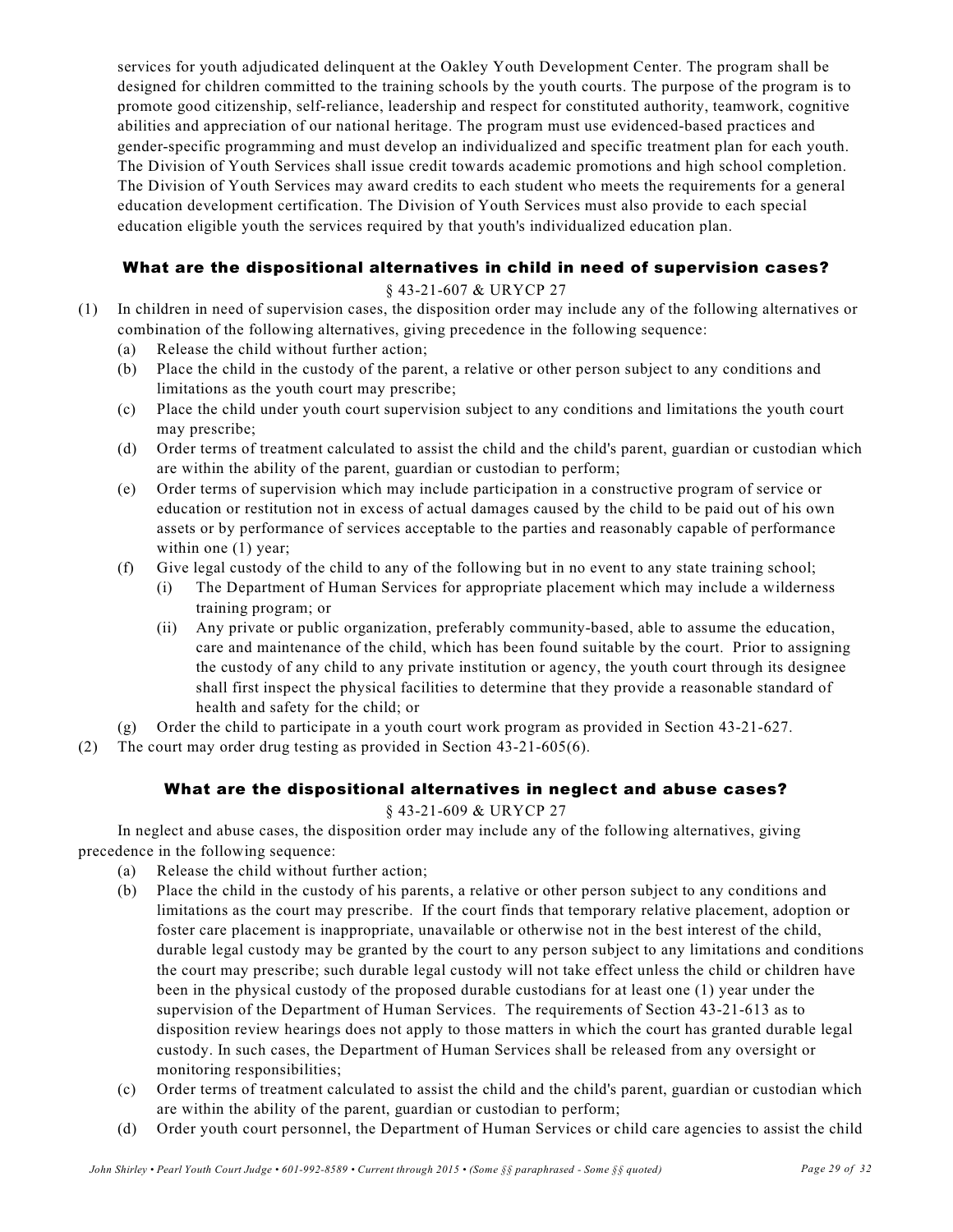and the child's parent, guardian or custodian to secure social or medical services to provide proper supervision and care of the child;

- (e) Give legal custody of the child to any of the following but in no event to any state training school:
	- (i) The Department of Human Services for appropriate placement; or
	- (ii) Any private or public organization, preferably community-based, able to assume the education, care and maintenance of the child, which has been found suitable by the court. Prior to assigning the custody of any child to any private institution or agency, the youth court through its designee shall first inspect the physical facilities to determine that they provide a reasonable standard of health and safety for the child;
- (f) If the court makes a finding that custody is necessary as defined in Section  $43-21-301(3)(b)$ , and that the child, in the action pending before the youth court had not previously been taken into custody, the disposition order shall recite that the effect of the continuation of the child's residing within his or her own home would be contrary to the welfare of the child, that the placement of the child in foster care is in the best interests of the child, and unless the reasonable efforts requirement is bypassed under Section 43-21-603 $(7)(c)$ , the order also must state:
	- (i) That reasonable efforts have been made to maintain the child within his or her own home, but that the circumstances warrant his or her removal, and there is no reasonable alternative to custody; or
	- (ii) The circumstances are of such an emergency nature that no reasonable efforts have been made to maintain the child within his or her own home, and there is no reasonable alternative to custody; or
	- (iii) If the court makes a finding in accordance with (ii) of this paragraph, the court shall order that reasonable efforts be made towards the reunification of the child with his or her family.
- (g) If the court had, before the disposition hearing in the action pending before the court, taken the child into custody, the judge or referee shall determine, and the youth court order shall recite that reasonable efforts were made by the Department of Human Services to finalize the child's permanency plan that was in effect on the date of the disposition hearing.

## **What are the dispositional alternatives for a child in need of special care?**

#### § 43-21-611 & URYCP 27

If the youth court finds at the disposition hearing that a delinquent child, a child in need of supervision, a neglected child, an abused child or a dependent child is also a child in need of special care, the youth court may, in its discretion, make any appropriate additional disposition designed for the treatment of the disability or infirmity, which may include civil commitment to a state institution providing care for that disability or infirmity. Any commitment, including one to a Department of Mental Health facility, ordered pursuant to this section shall be in compliance with the requirements for civil commitment as set forth in Section 41-21-61 et seq. Discharge from a Department of Mental Health facility shall be made pursuant to the provisions of Section 41-21-87. Nothing contained in this section shall require any state institution, department or agency to provide any service, treatment or facility if said service, treatment or facility is not available, nor shall this section be construed to authorize the youth court to overrule an expulsion or suspension decision of appropriate school authorities.

## **What is the procedure to modify the ruling of a disposition hearing?**

§ 43-21-613 & URYCP 28

- (1) If the youth court finds, after a hearing which complies with the sections governing adjudicatory hearings, that the terms of a delinquency or child in need of supervision disposition order, probation or parole have been violated, the youth court may, in its discretion, revoke the original disposition and make any disposition which it could have originally ordered. The hearing shall be initiated by the filing of a petition that complies with the sections governing petitions in this chapter and that includes a statement of the youth court's original disposition order, probation or parole, the alleged violation of that order, probation or parole, and the facts which show the violation of that order, probation or parole. Summons shall be served in the same manner as summons for an adjudicatory hearing.
- (2) On motion of a child or a child's parent, guardian or custodian, the youth court may, in its discretion, conduct an informal hearing to review the disposition order. If the youth court finds a material change of circumstances relating to the disposition of the child, the youth court may modify the disposition order to any appropriate disposition of equal or greater precedence which the youth court could have originally ordered.
- (3) (a) Unless the youth court's jurisdiction has been terminated, all disposition orders for supervision,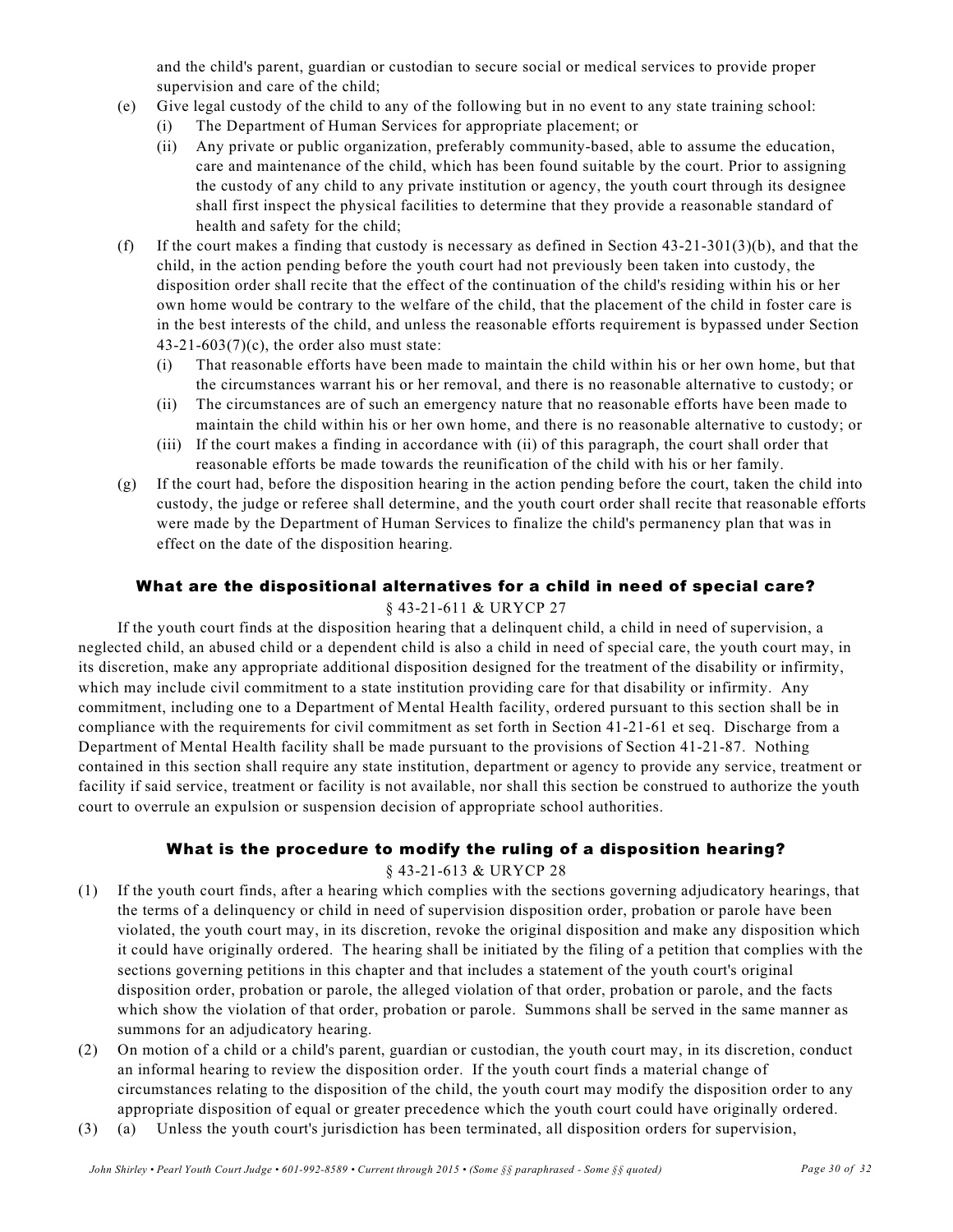probation or placement of a child with an individual or an agency shall be reviewed by the youth court judge or referee at least annually to determine if continued placement, probation or supervision is in the best interest of the child or the public. For children who have been adjudicated abused or neglected, the youth court shall conduct a permanency hearing within twelve (12) months after the earlier of:

- (i) An adjudication that the child has been abused or neglected; or
- (ii) The date of the child's removal from the allegedly abusive or neglectful custodian/parent.
- (b) The court may find that the filing of a termination of parental rights petition is not in the child's best interest if:
	- (i) The child is being cared for by a relative; and/or
	- (ii) The Department of Human Services has documented compelling and extraordinary reasons why termination of parental rights would not be in the best interests of the child.
- (c) The provisions of this subsection shall also apply to review of cases involving a dependent child; however, such reviews shall take place not less frequently than once each one hundred eighty (180) days. A dependent child shall be ordered by the youth court judge or referee to be returned to the custody and home of the child's parent, guardian or custodian unless the judge or referee, upon such review, makes a written finding that the return of the child to the home would be contrary to the child's best interests.
- (d) Reviews are not to be conducted unless explicitly ordered by the youth court concerning those cases in which the court has granted durable legal custody. In such cases, the Department of Human Services shall be released from any oversight or monitoring responsibilities, and relieved of physical and legal custody and supervision of the child.

## **Who provides cost for conveying child to treatment?**

#### § 43-21-615

The costs of conveying any child committed to any institution or agency shall be paid by the county or municipality from which the child is committed out of the general treasury of the county or municipality upon approval of the court. No compensation shall be allowed beyond the actual and necessary expenses of the child and the person actually conveying the child. In the case of a female child, the youth court shall designate some suitable woman to accompany her to the institution or agency.

Whenever a child is adjudicated delinquent and committed by the youth court to the custody of any person or agency other than the custody of a state training school, the youth court, after giving the responsible parent or guardian a reasonable opportunity to be heard, may order that the parent or guardian pay, upon such terms or conditions as the youth court may direct, such sum or sums as will cover, in whole or in part, the support of the child including any necessary medical treatment. The parent shall be provided an itemized bill of all costs and shall be given an opportunity to request an adjustment of the costs. If the parent or guardian shall willfully fail or refuse to pay such sum, he may be proceeded against for contempt of court as provided in this chapter.

#### **Can the Youth Court lawfully grant a protective order?**

#### § 43-21-617

In all cases where the child is found to be a delinquent child, a child in need of supervision, a neglected child or an abused child, the parent, guardian, custodian or any other person who, by any act or acts of wilful commission or omission, if found after notice and a hearing by the youth court to be encouraging, causing or contributing to the neglect or delinquency of such child, may be required by the youth court to do or to omit to do any act or acts that the judge may deem reasonable and necessary for the welfare of the child.

#### **Who pays for treatment, restitution and other costs?**

#### § 43-21-619

- (1) The youth court may order financially able parents to pay for court ordered medical and other examinations and treatment of a child; for reasonable attorney's fees and court costs; and for other expenses found necessary or appropriate in the best interest of the child as determined by the youth court. The youth court is authorized to enforce payments ordered under this subsection.
- (2) The youth court may order the parents, guardians or custodians who exercise parental custody and control of a child who is under the jurisdiction of the youth court and who has willfully or maliciously caused personal injury or damaged or destroyed property, to pay such damages or restitution through the court to the victim in an amount not to exceed the actual loss and to enforce payment thereof. Restitution ordered by the youth